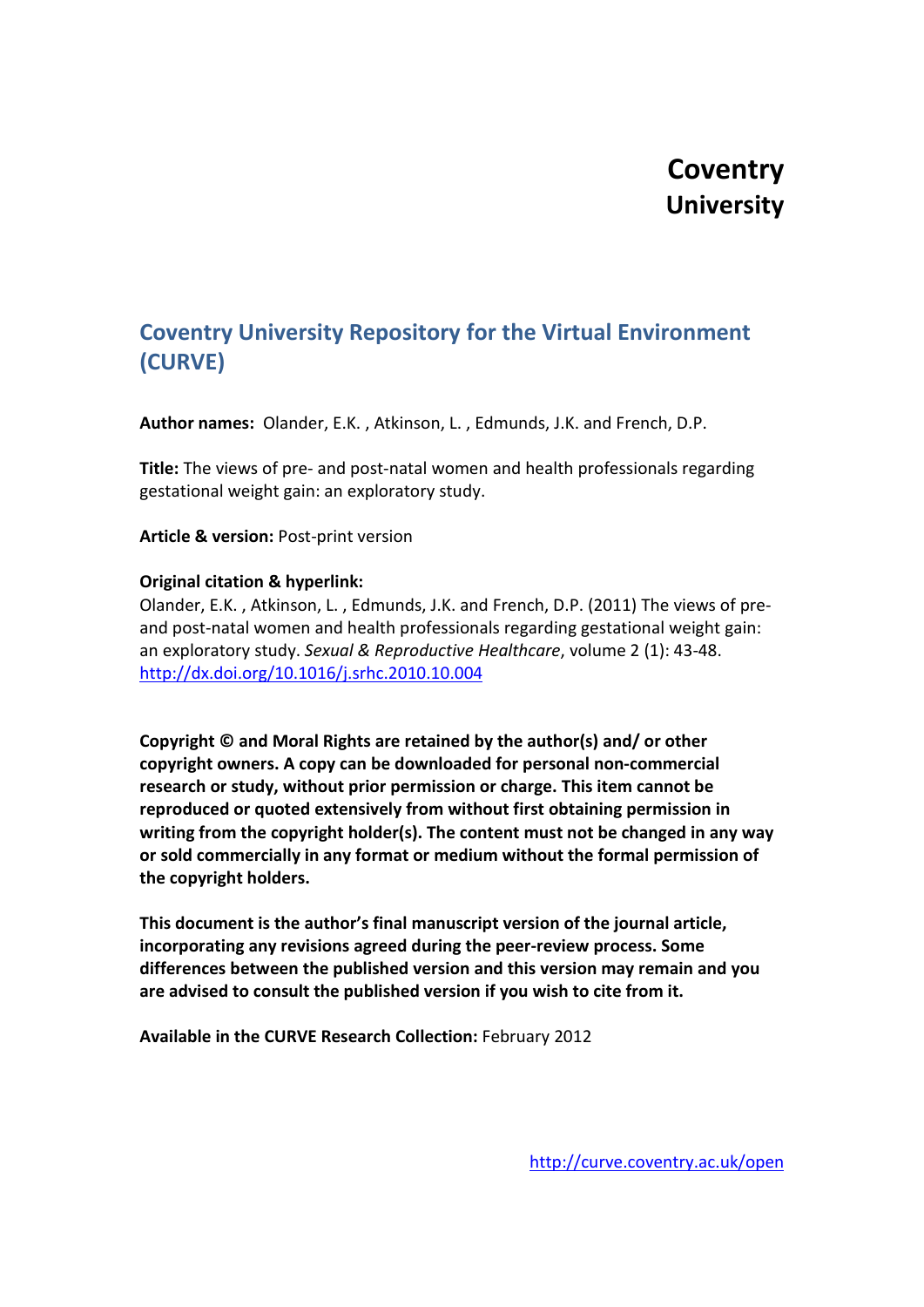## **The views of pre-and post-natal women and health professionals regarding gestational weight gain: an exploratory study**

Olander EK, Atkinson L, Edmunds JK, French DP. Sex Reprod Healthc. 2011 Jan;2(1):43-8.

Corresponding author Ellinor K Olander Applied Research Centre in Health and Lifestyle Interventions Coventry University Priory Street Coventry CV1 5FB England Phone: +44 (0)24 7688 7177, Fax +44 (0)24 7679 5987 Email: ellinor.olander@coventry.ac.uk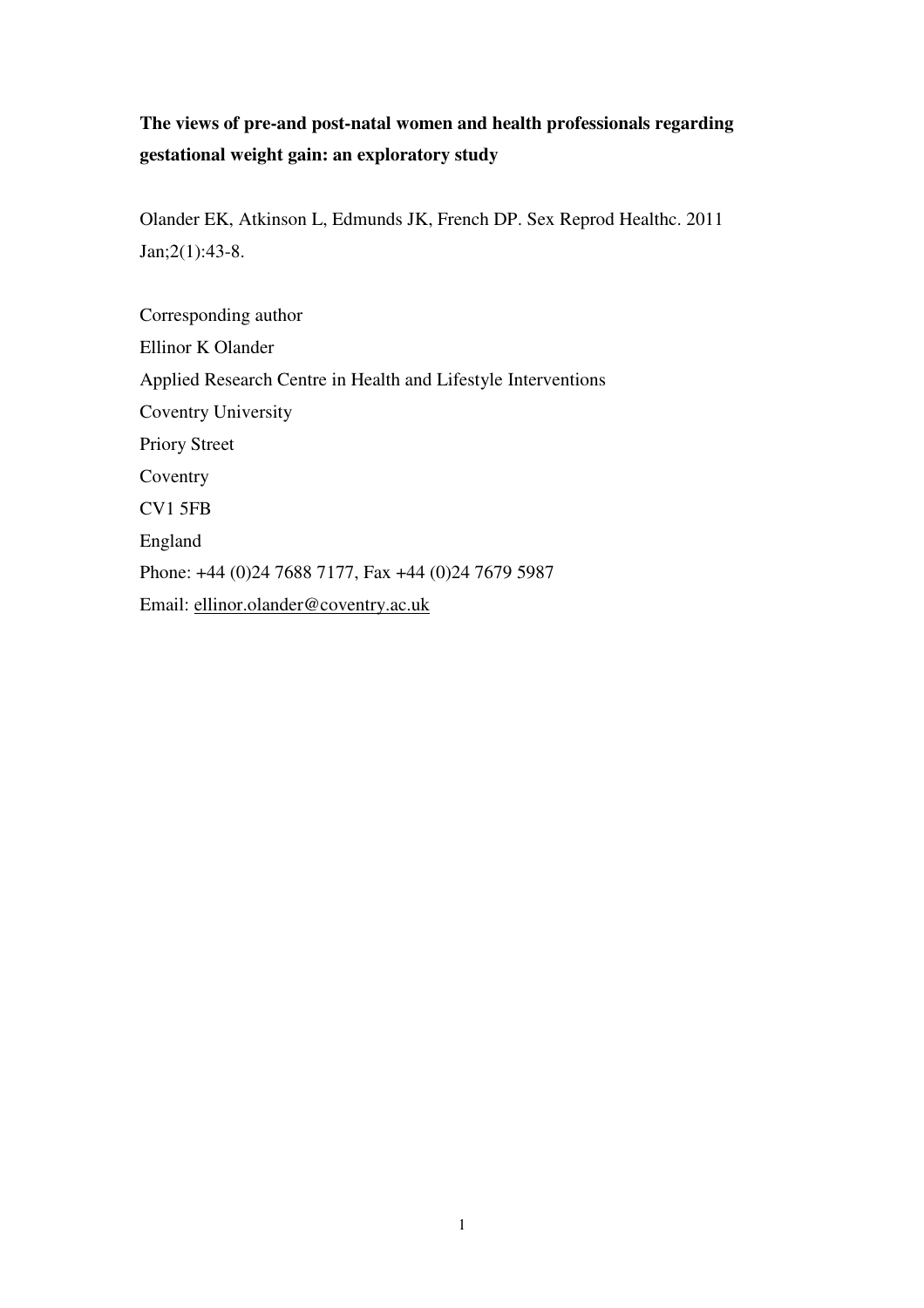#### Abstract

## **Objectives**

To explore the views of pre- and post-natal women and health professionals regarding gestational weight gain. These views may inform the design of future interventions targeting gestational weight gain.

## Study Design

In total, five focus groups were conducted with pregnant women  $(n=9)$ , post-natal women  $(n=14)$  and health professionals (including midwives,  $n=7$ ). The focus groups were transcribed verbatim and analysed thematically.

#### Main Outcome Measures

The women's views regarding weight gain in pregnancy and what the health professionals' thoughts were concerning the current provision of care they provide to their patients regarding gestational weight gain.

## Results

The women expressed a lack of concern regarding their weight in pregnancy, and reported not receiving any information regarding what constitutes healthy gestational weight gain. The pregnant women reported not monitoring their weight and assumed they would lose weight post-natally through breastfeeding. The health professionals reported being aware of the women's beliefs, however lacked information to give to the women relating to healthy weight gain.

### **Conclusions**

It is likely that the women lacked concern and knowledge regarding gestational weight gain due to not receiving information from their midwives and other health professionals regarding this issue. The health professionals were in turn unsure of what to advise women regarding appropriate gestational weight gain. By ensuring midwives and other health professionals have the knowledge and skills to discuss weight with pregnant women, the women in turn may be more motivated and confident in maintaining a healthy weight at this time.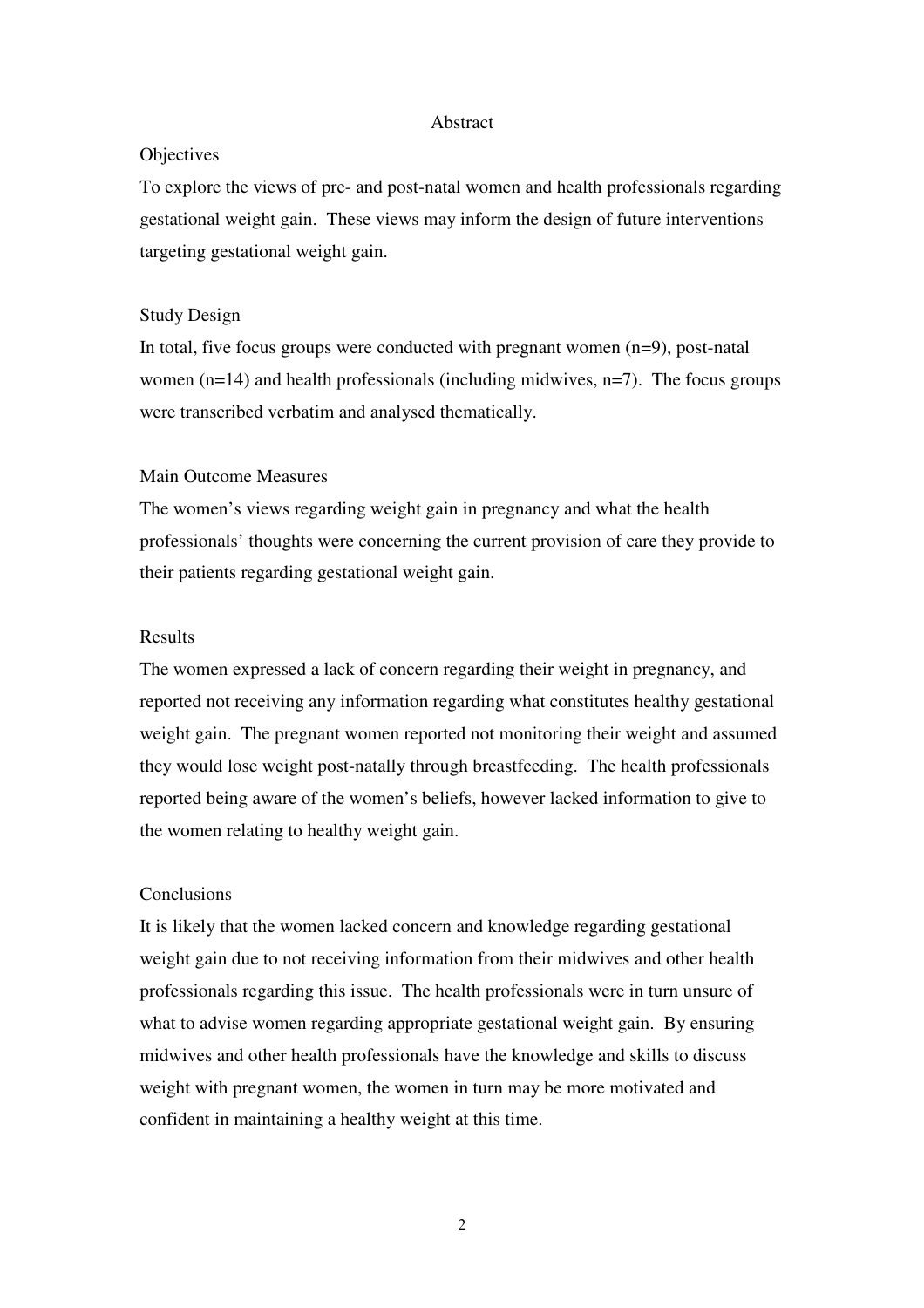Keywords

Women, Health Professional, Prenatal Care, Gestation, Weight Gain, Focus Group, Postnatal Care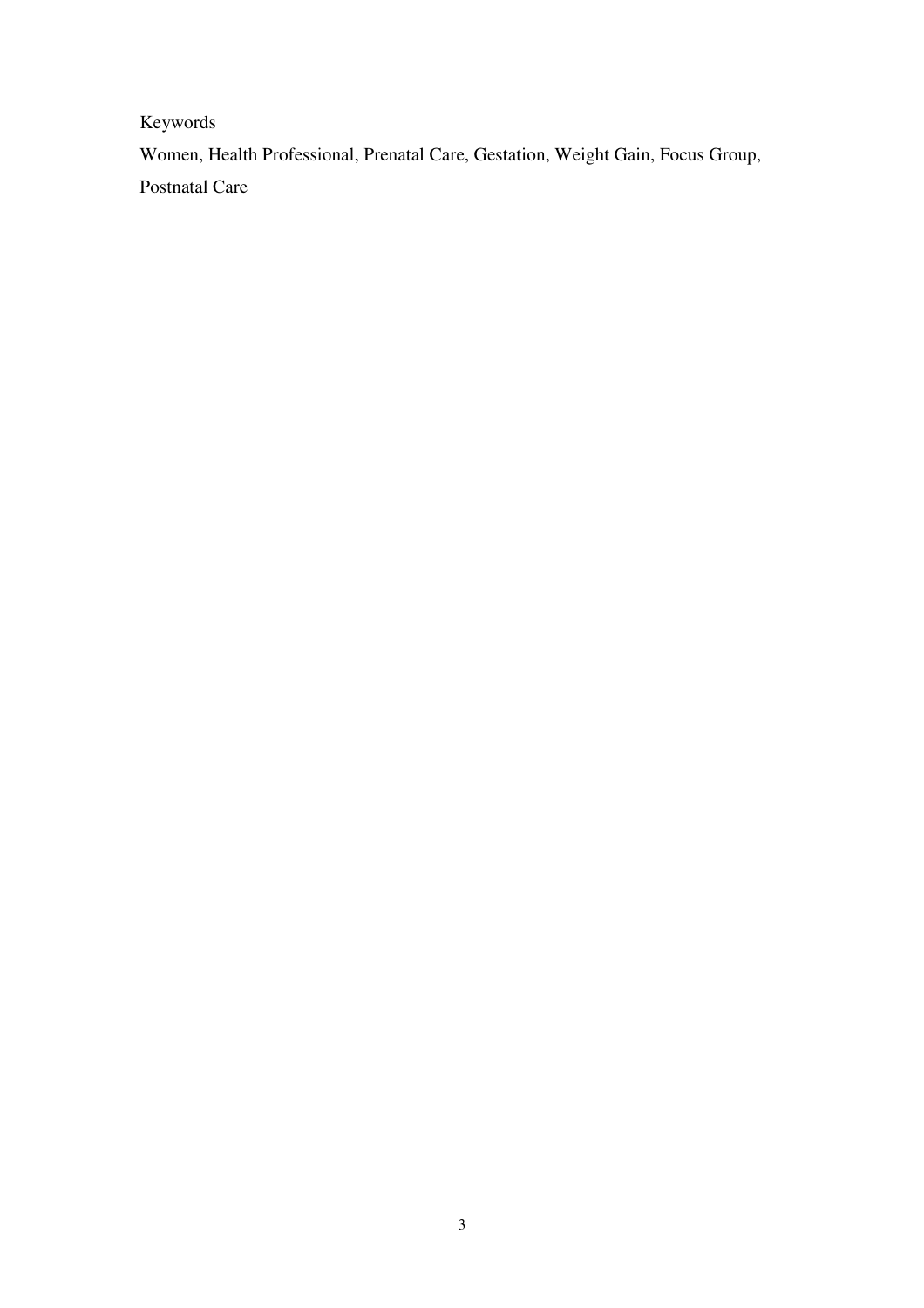#### Introduction

Pregnant women are increasingly overweight (body mass index [BMI] 25-29.9) or obese (BMI >30) in England, with approximately 25% of women overweight and over 15% of women obese during their first trimester [1]. Maternal obesity is therefore one of the greatest future challenges for maternity services in both England [2] and elsewhere [3]. Ironically, it is the weight that women gain during pregnancy but fail to lose after pregnancy that could lead to the onset of obesity [4], or to women starting further pregnancies in an unhealthy weight state [5]. The more weight women gain during pregnancy, the more weight they are likely to retain post-natally [6] and crucially, gestational weight gain has been found to be the most consistent predictor of post-natal weight retention [7]. In addition, excessive weight gain (that is more weight gained than recommended based on the woman's pre-pregnancy weight status as stated by the American Institute of Medicine, [8]) can increase the mother's risk of preeclampsia, risk of delivering by caesarean section and of giving birth to a large-for-gestational age baby [9, 10]. Importantly, these risks are similar for women in all pre-pregnancy weight categories [9].

Recent findings from intervention studies show that gestational weight gain can be kept at a healthy level in both healthy-weight women (BMI 18.5-24.9) [6] and overweight women [11]. In other words, excess gestational weight gain is preventable [12]. However, the factors that influence gestational weight gain are currently poorly understood [13] and more information is needed on women's views and knowledge regarding weight gain in pregnancy [4].

 Past research conducted in England has found that the main sources of information the majority of women encounter with during pregnancy is their midwife [14] and the Pregnancy Book published by the Department of Health [15]. Health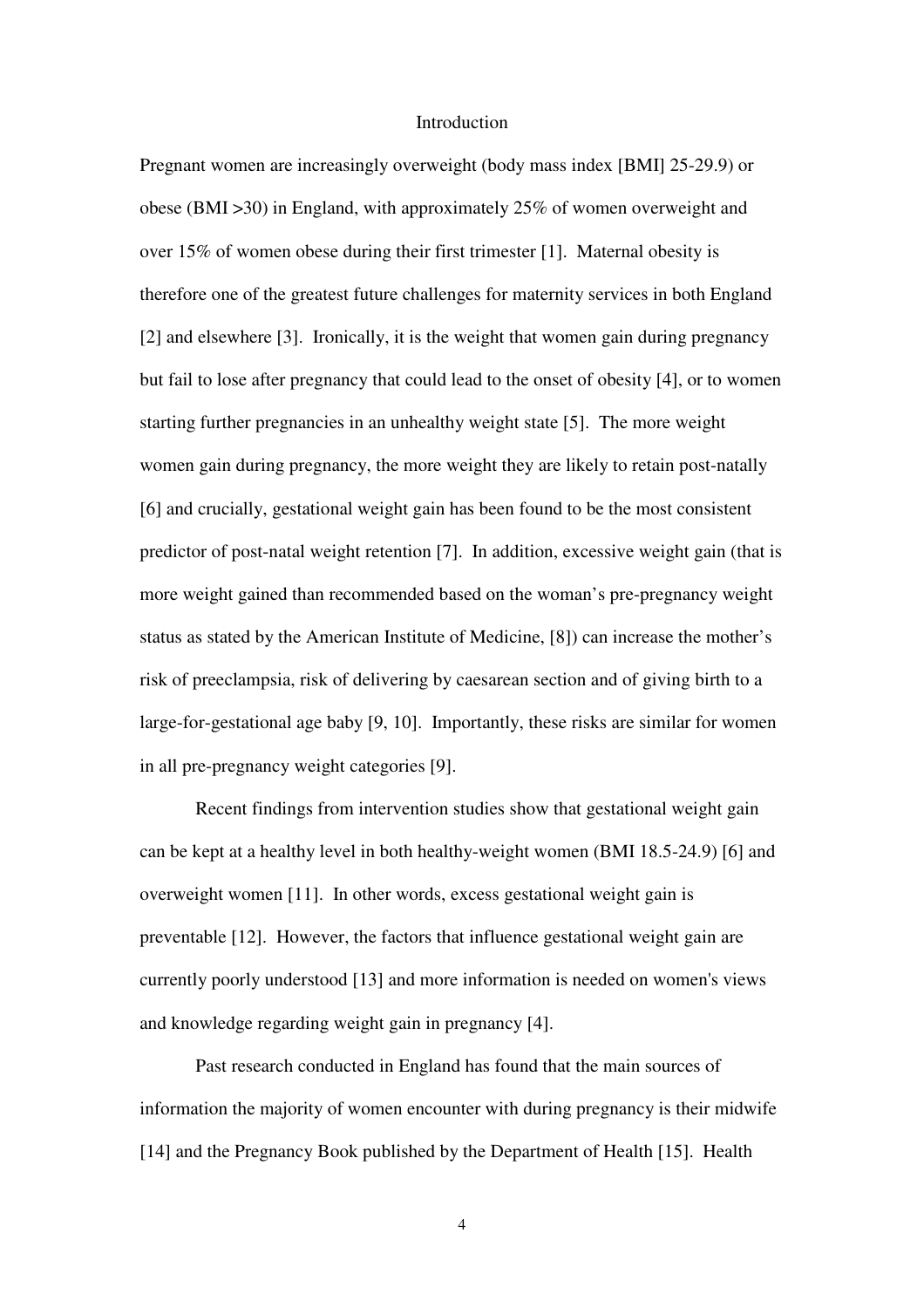professionals, including midwives, have previously reported mixed feelings regarding assessing and discussing gestational weight gain with pregnant women [16]. The Pregnancy Book is free to all expectant mothers and, although almost 200 pages long, provides limited information on gestational weight gain. Essentially the book merely informs women that 'If we eat more than we need, this can lead to weight gain.' (p 25) and 'Putting on too much weight can affect your health and increase your blood pressure.' (p 26). Importantly, there is no mention of the risks to the baby regarding excessive weight gain [15], such as infant macrosomia. If the woman is concerned regarding her gestational weight gain, it is suggested she speaks to her midwife or doctor (p 26) [15]. In sum, the information for women regarding gestational weight gain to date has been very limited.

In terms of intervention targets, gestational weight gain may be an easier and more practical target than pre-conception weight as most women do not come into contact with health professionals until they are pregnant. Additionally, all women, irrespective of pre-pregnancy weight, must be careful to not gain excessive weight in pregnancy [9], thus many women may benefit from an intervention targeting gestational weight gain [17]. It is important to take pregnant women's views regarding weight into account to be able to develop effective interventions [18] and to increase the chance of intervention success, women need to be positive towards healthy weight management in pregnancy [17, 19]. Consequently, before designing an intervention targeting gestational weight gain we wanted to explore women's views towards this issue. Although there is emerging evidence that English women are not very concerned about their weight gain in pregnancy [20], most of the research to date has been conducted in USA [21-23]. Thus, more exploration of English pregnant women's views of weight gain in pregnancy is necessary [24] as well as the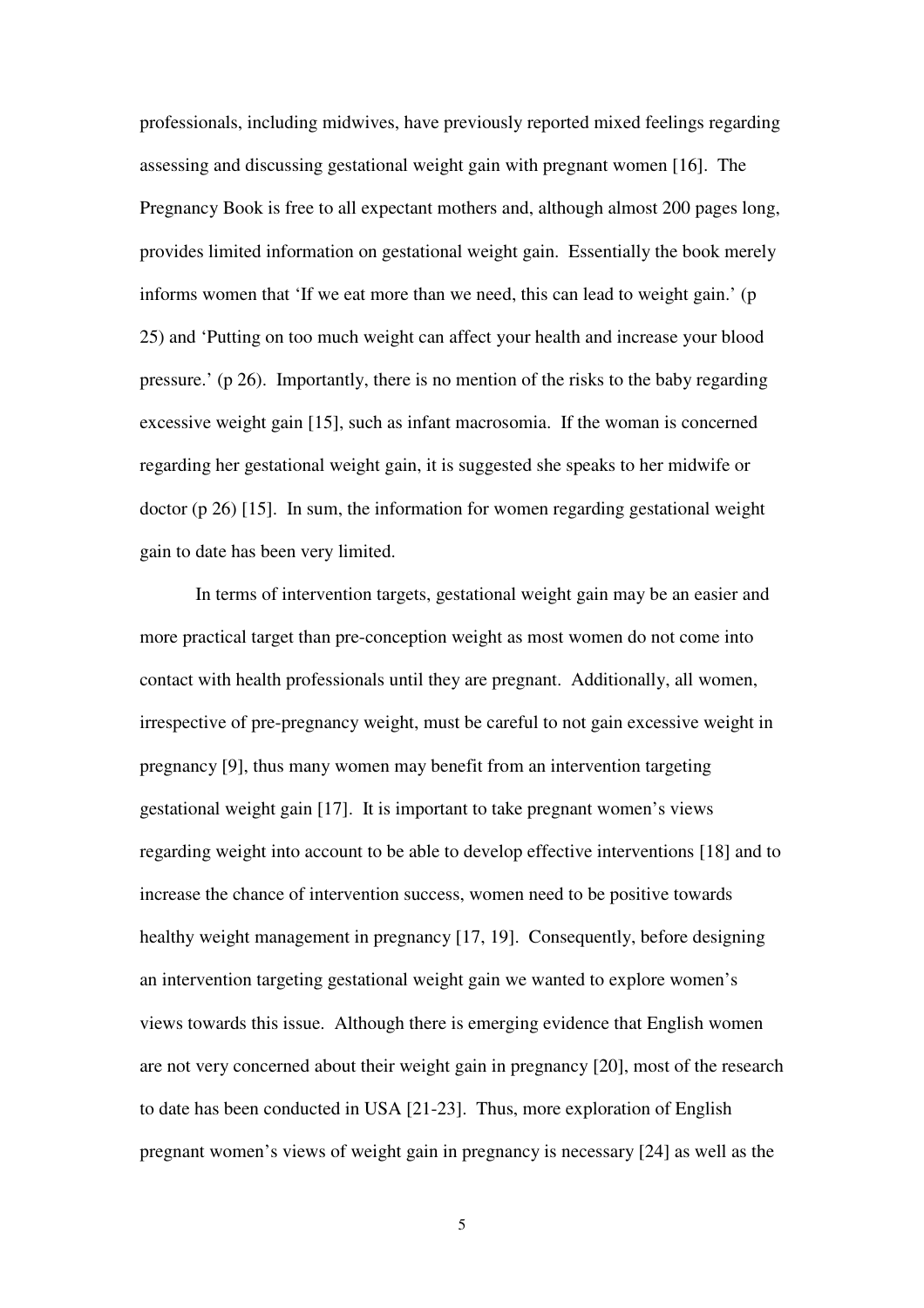views of health professionals. Health professionals, especially midwives, have an ideal opportunity to provide women with information about how their pregnancy is affected by their weight [2, 18]. Consequently, the aim of this study was to explore what English pre- and postnatal women know and think about appropriate weight gain in pregnancy and what health professionals' thoughts are about the current provision of care they provide to pregnant women regarding weight gain. The current study was commissioned and funded by a local council with the goal of informing future interventions targeting excessive weight gain (i.e. gain more weight than recommended by the Institute of Medicine, see [8] for more details) in pregnancy.

## Methods

### Setting

All participants were recruited from the same moderately deprived borough in the Midlands, England, where the participants either lived (women) or worked (health professionals). Due to the funders of this project insisting on complete anonymity for the participants, no data was formally collected regarding the women's parity or socioeconomic status or the participants' age and weight. The available demographic data are based on the researchers' observations and field notes and include; the women differed in parity and weight status (healthy weight to obese), and were mostly white British and varied between 18 and approximately 30 years of age. Moreover, the health professionals were all white British and varied in age between approximately 25 to 55 years of age as well as different in weight status (healthy weight to overweight).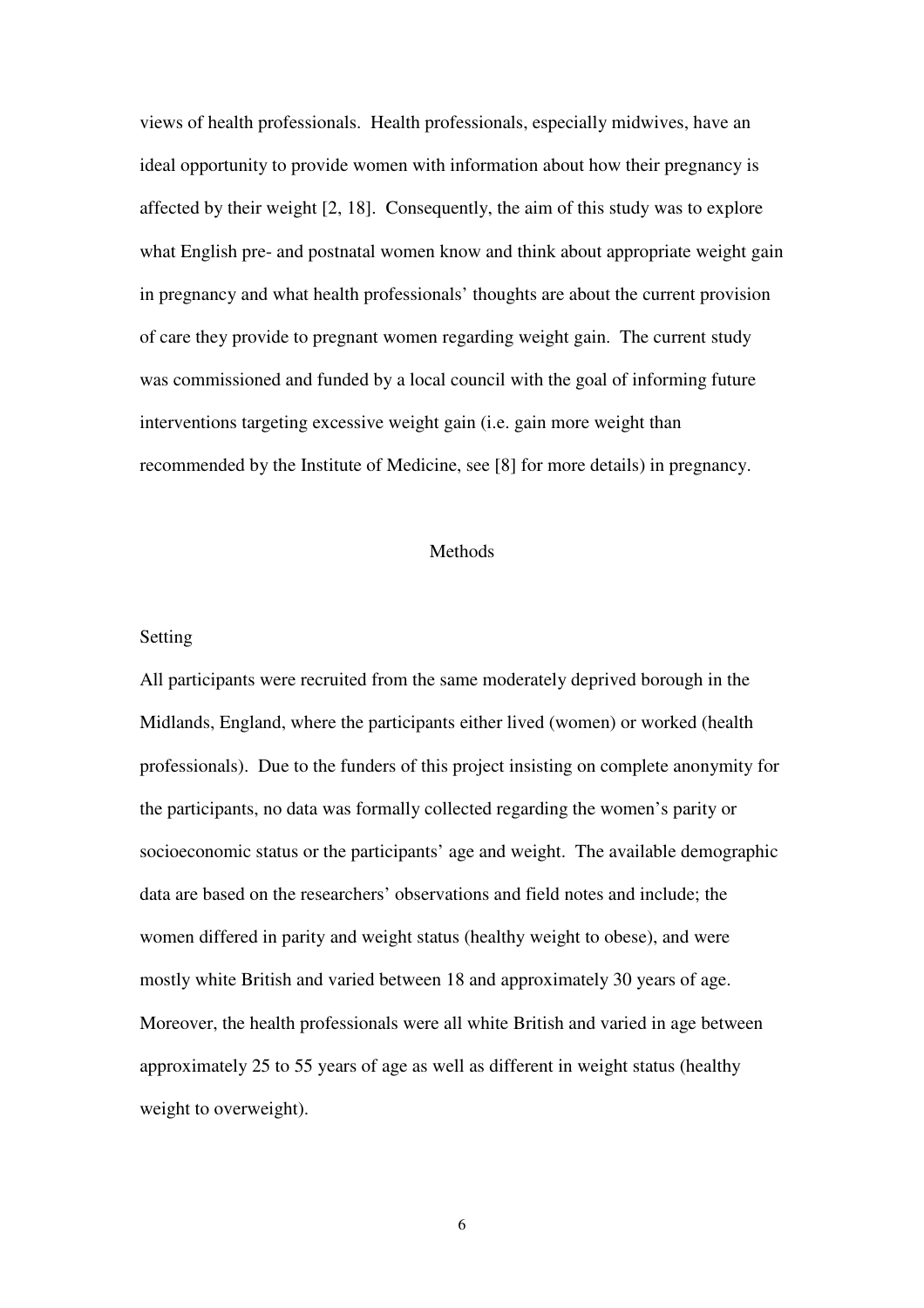## Participants

Five focus groups were conducted with a total of nine pre-natal women (two groups), fourteen post-natal women (two groups) and six health professionals (all women; two children's centre managers, two midwives and two social workers). One children's centre manager was unable to attend the focus group and was interviewed separately and one midwife attended a focus group with pre-natal women. Thus, in total, eight health professionals attended an interview or focus group. The women were recruited by their midwives from three children's centres (located in the same moderately deprived borough) where they attended pre- or post-natal classes respectively. This method of recruitment was used as the focus groups also included questions on planned services in these particular children's centres [see 25]. The health professionals were recruited through their workplace.

#### Data collection and analysis

Focus groups were chosen for this study as they provide direct evidence regarding the similarities and differences of participants views and experiences [26] and were thus a suitable method to answer our research questions. The focus groups for pre-and postnatal women were conducted separately. An experienced researcher moderated all focus groups (and conducted the interview), with another researcher taking notes and operating the digital recorder. Open-ended questions were used to stimulate discussion and probes were employed to address specific issues regarding weight gain during pregnancy. A literature review and discussions with the stakeholders funding this work informed the questions asked (see appendix A). The pregnant women were asked about their knowledge and experience of weight gain during pregnancy. The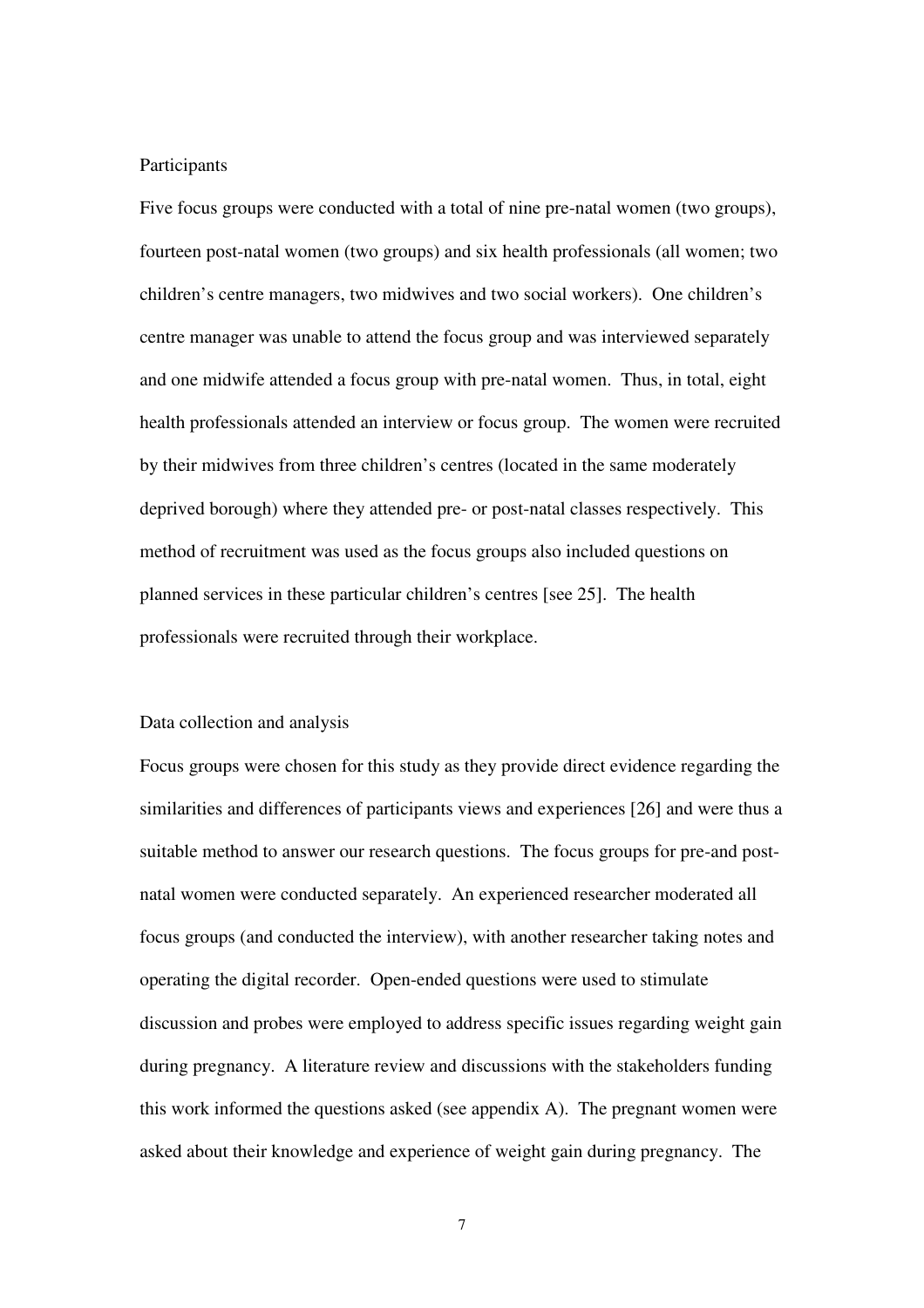post-natal women were queried regarding their experience of gaining weight during pregnancy and what made them lose/retain this weight after giving birth. The questions for the health professionals focused on their views of and information they provided the women regarding gestational weight gain.

The focus groups lasted between 30 and 60 minutes, whilst the interview lasted for 30 minutes. All sessions were transcribed verbatim. Thematic analysis was used to find repeated patterns of meaning across all data sets (see 27). An inductive approach was adopted where the identified themes were linked to the data rather than the questions asked. The data was analysed using the following steps; firstly all transcripts were read once to enable the first author to become familiar with the data. Secondly, the transcripts were read again and initial themes were identified. Thirdly, these themes were refined by comparing the text included and excluded in each theme, before the essence of each theme was identified [27]. The lead author analysed all transcripts with the second author reading the transcripts and reviewing all themes. This study was approved by the University Ethics Committee and all participants gave consent to participate in the study and to have the focus groups/interview tape-recorded.

### Results

The participants' responses were clustered into four broad themes: (i) lack of concern regarding gestational weight gain, (ii) lack of advice and information regarding gestational weight gain, (iii) reluctance to monitor gestational weight gain, and (iv) difficulty in losing weight post-natally.

### (i) Lack of concern regarding gestational weight gain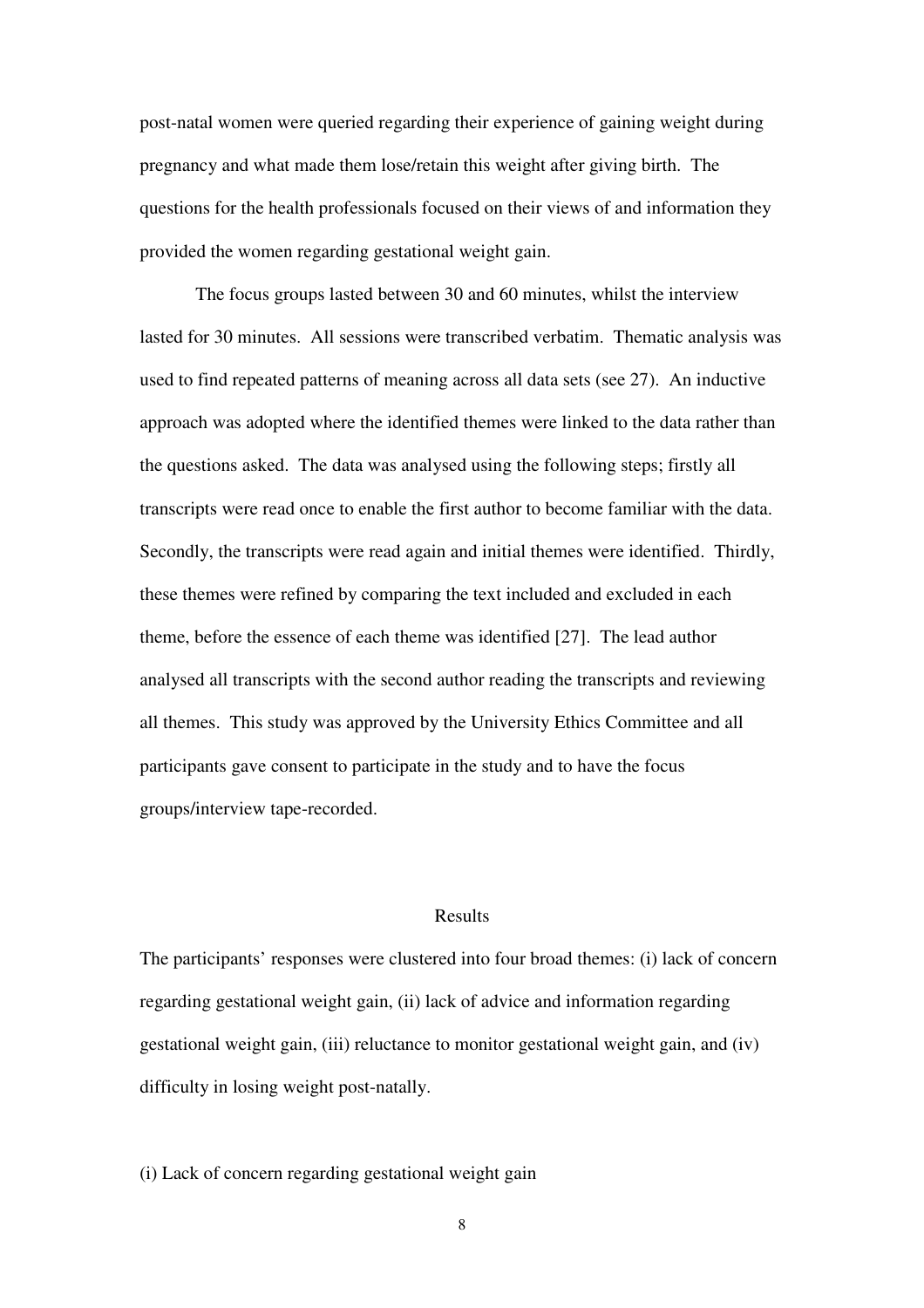The pregnant women generally stated that they were not very worried about gaining weight during pregnancy. All women reported knowing that gaining weight would be inevitable and found pregnancy a good excuse to eat unhealthy food as shown in the quote below from one of the focus groups.

*Don't worry about your weight, you can lose it afterwards, that's my motto. (P22, pregnant woman)* 

*I don't think anyone can actually say that they don't eat junk food while they're pregnant. I think at some point during their pregnancy all women do eat junk food, even if they try not to. (P20, pregnant woman)* 

*I do for nine months. It's a good excuse. (P21, pregnant woman) Yeah that's it, sometimes you think it's just a good excuse. (P18, pregnant woman) It is. I'll worry about Weightwatchers after. (P21, pregnant woman)* 

Additionally, some of the women reported that having morning sickness made them eat those foods that would not make them feel ill.

*I think at the beginning as well it depends how your sickness is, because with me I just had to eat loads of toast, to make sure that I didn't feel sick, so I probably did put a load of weight on that I shouldn't have done at the beginning. But you just do what you need to do to make yourself feel a bit better don't you, at the beginning? (P17, pregnant woman)* 

By contrast, one pregnant woman who already had a child described the difficulty of trying to lose weight after pregnancy.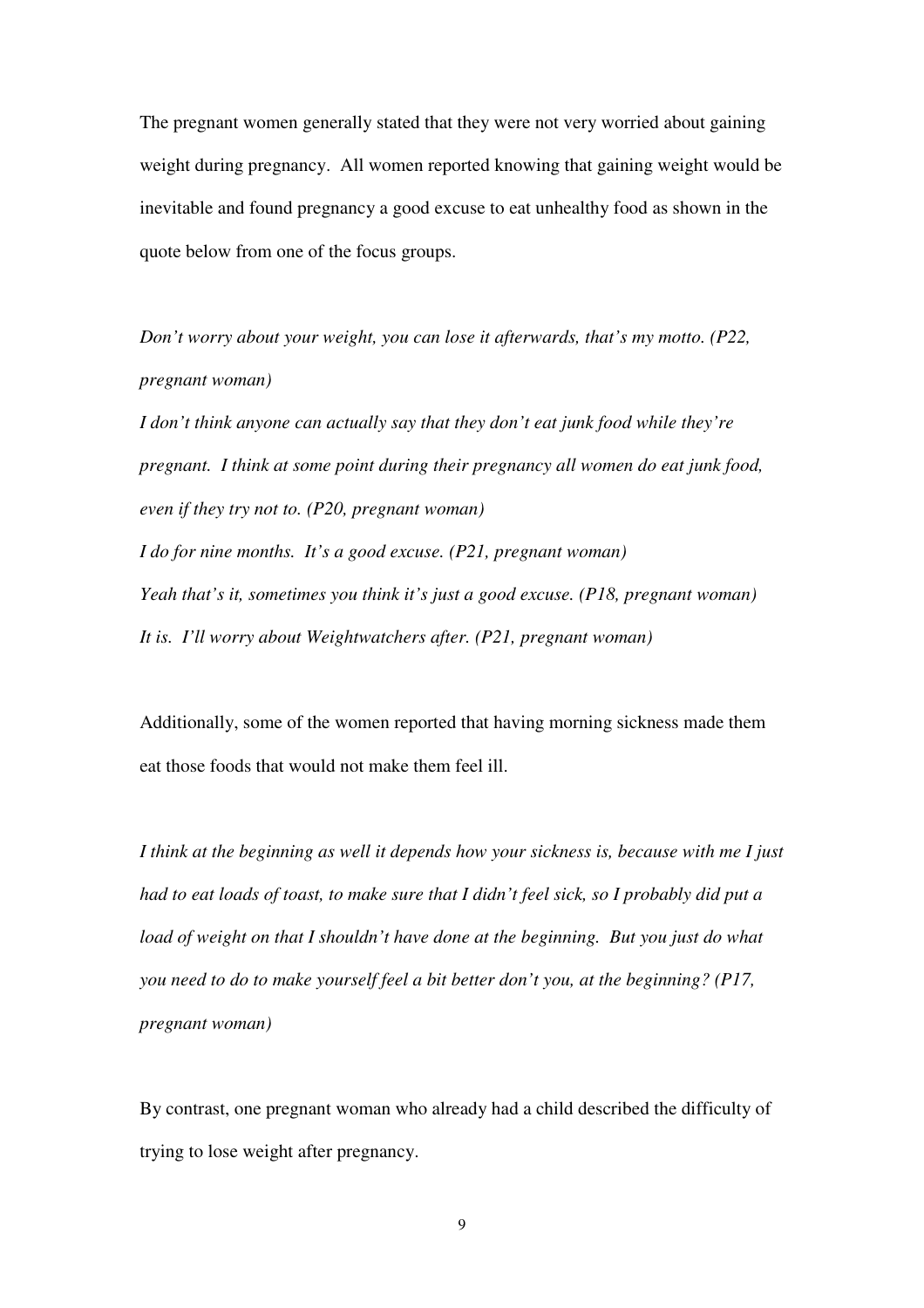*I didn't worry about it [weight gain] last time, I've worried about it more this time. Because it's harder, to get off afterwards. (P19, pregnant woman)* 

Despite the general relaxed view towards weight gain, the pregnant women realised there may be some health complications with gaining too much weight. In response to being asked if there was anything that would make the women change their weightrelated behaviour, the women reported being worried about their baby's health.

*If it [weight gain] was affecting my baby's health, yeah. By the amount of weight that I was putting on. (P21, pregnant woman)* 

When the health professionals were asked about the women's thoughts towards keeping a healthy weight, they showed awareness of the women's lack of concern for gaining too much weight in pregnancy. Further, the health professionals reported that some women were not concerned with their weight post-natally as they planned to have another baby before trying to lose weight.

*They're just saying, "I can't do it at the moment, I know I'm overweight." (P6, health professional)* 

*We have mums say to us, "I put loads of weight on while I'm pregnant, but I'm not going to worry about it because I'm going to have another one." (P4, health professional)*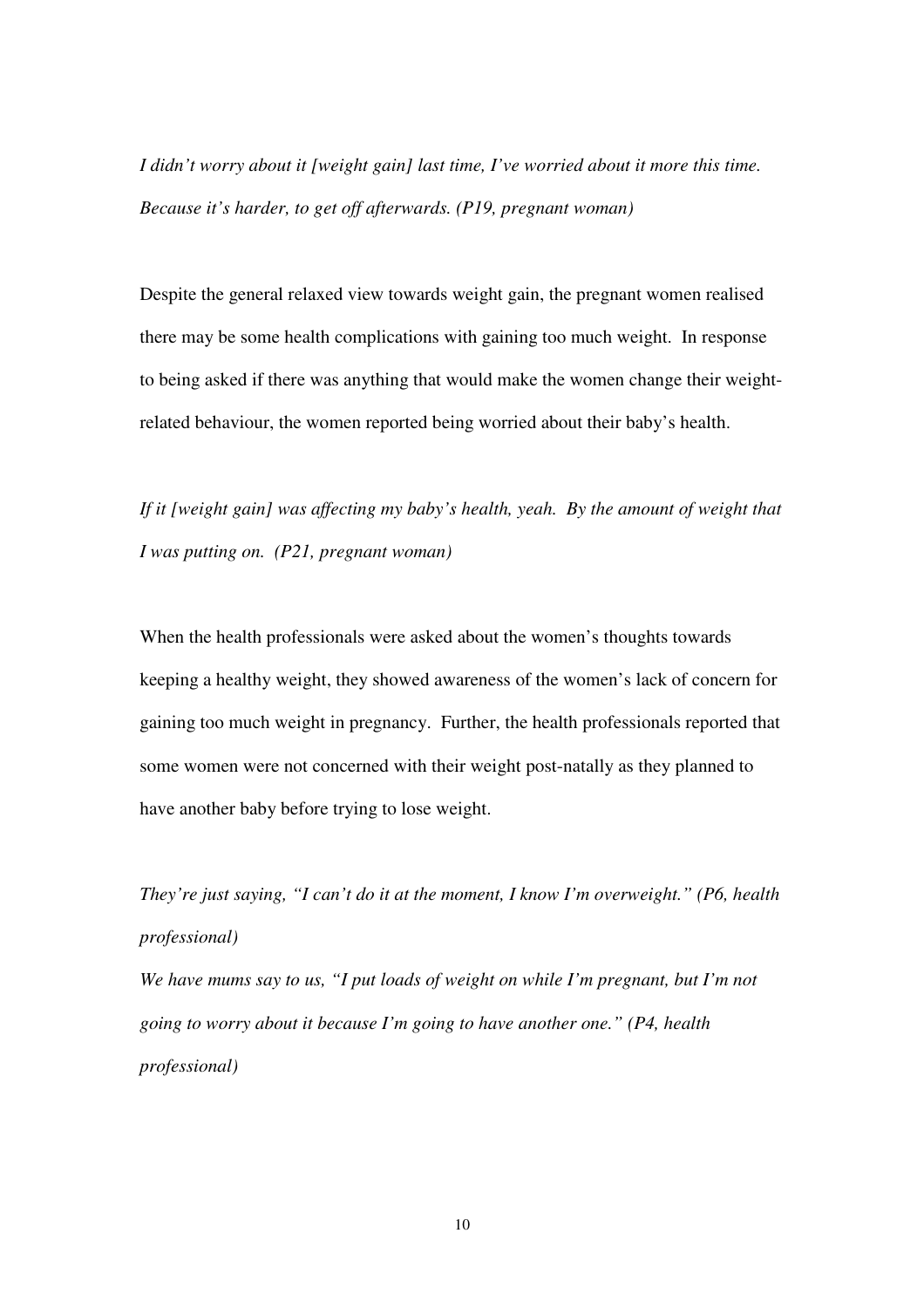(ii) Lack of advice and information regarding gestational weight gain All women were asked if they had received any information on how much weight a woman should gain in pregnancy. Whilst the post-natal women reported not receiving any information, the pregnant women reported relying on the internet to tell them what they needed to know.

*But they say on those websites that anything between one to three stone is fine, depends on your build... (P9, pregnant woman)* 

*The average is about 26 pound or something, it says on the BabyCentre. (P15, pregnant women)* 

Whilst the women acknowledged that they should be aware of their weight gain, they reported assuming that the midwives would discuss and inform them of appropriate weight gain if it was an important issue. In addition, the women also reported that receiving help from their midwife regarding their gestational weight gain would be helpful.

*It's 'cos my midwife wasn't concerned, she said it wasn't something she was going to check, so in my opinion it's not something that is that important if my midwife doesn't need to check it, 'cos she checks the important things. (P12, pregnant woman) Yeah, 'cos, it's like, I know I should be keeping an eye on it myself, but it's nice to have someone who kind of knows a bit more, to be kind of helping you along. It's having to remember to eat whilst feeling really tired and having something kicking around inside, it's a lot to remember. (P11, pregnant woman)*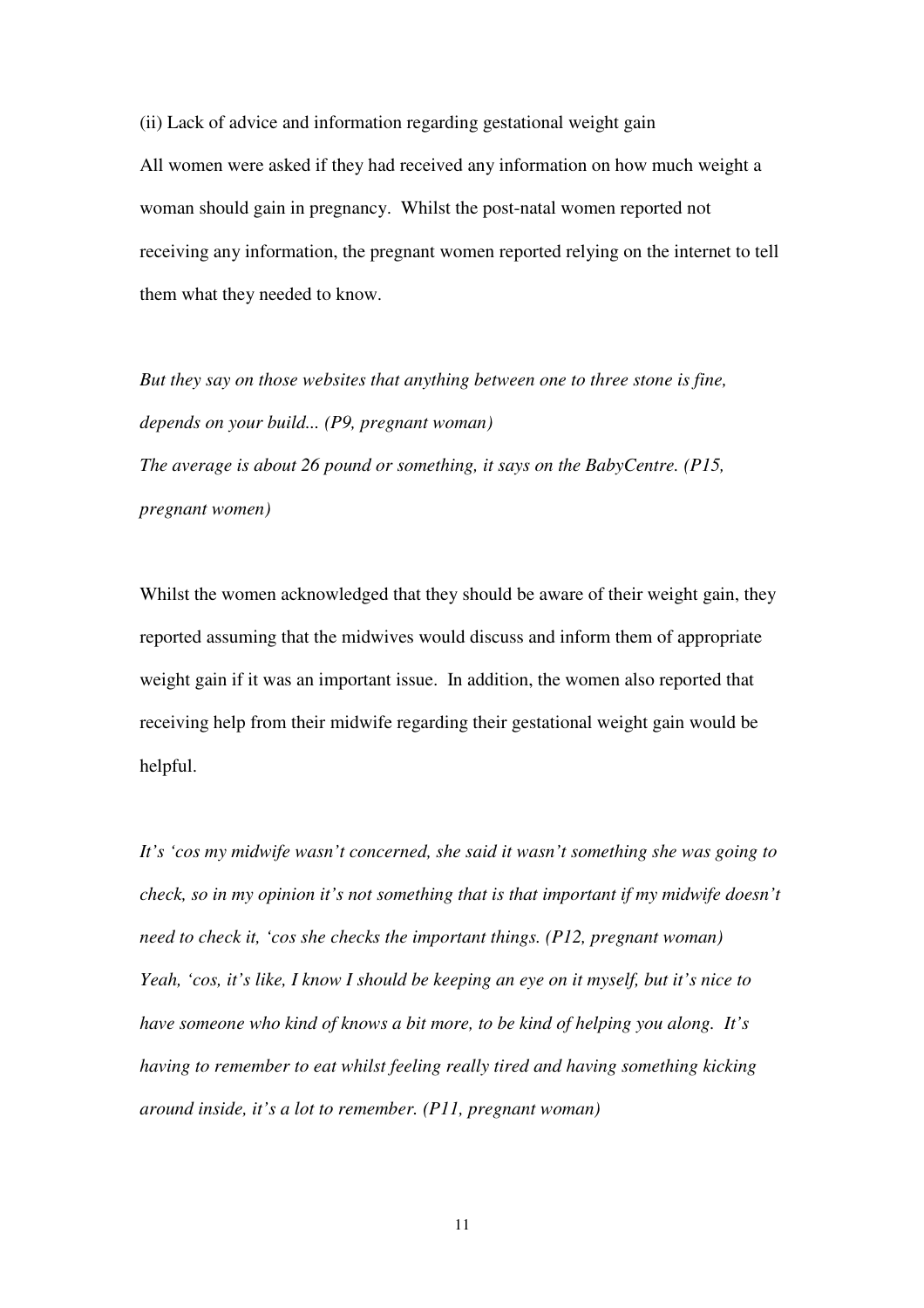Regarding information given to women about gestational weight gain, the health professionals reported a lack of knowledge concerning how much weight women should gain. In addition, the health professionals also reported a lack of opportunity to discuss weight gain with the women as there was a lot of information to be communicated, however not every important issue could be discussed at the initial meeting between midwife and pregnant woman.

*They used to state in the pregnancy books how much you should put on, it doesn't anymore. It's like we stopped weighing. (P23, midwife) But we're advising them on so much, we even have to get them to blow into a carbon monoxide monitor now for their smoking levels. It used to be like a 45 minutes appointment, it's going to be an hour and a half, and none of it's midwifery. It's all these other little factors, the alcohol, the drugs, that, it's completely different. (P2, health professional)* 

The women also acknowledged that there was a lot of information dissemination at this first appointment and that it was difficult to digest it all whilst still coming to terms with the fact that they are pregnant.

*Other than your initial appointment where they just give you everything you possibly need to know and you go, "woah!" and try and digest it all. (P12, pregnant woman) You're trying to get your head round the fact that you're pregnant anyway. Let alone hitting you with everything you should and shouldn't do. (P13, pregnant woman)*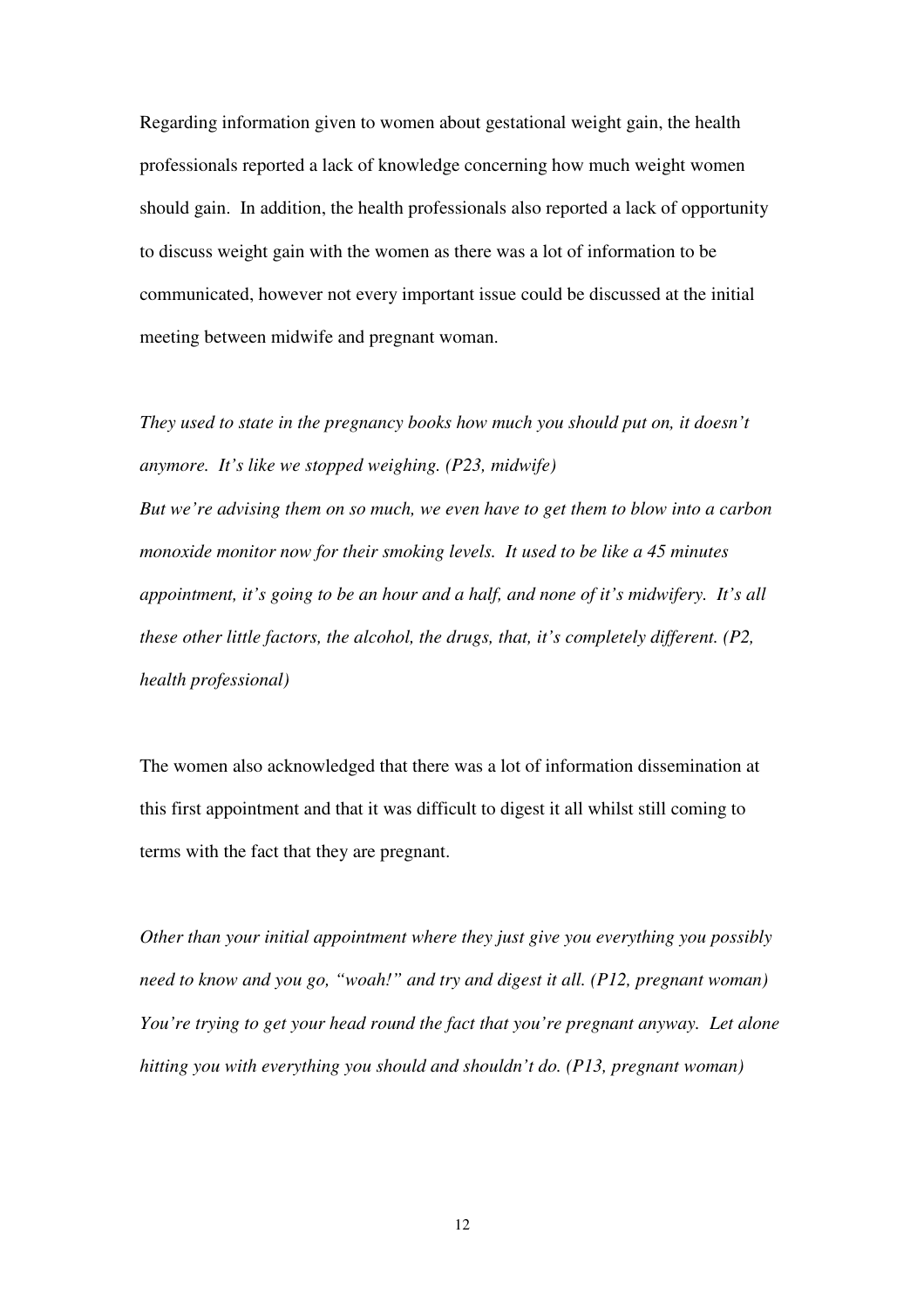The health professionals also reported that discussing the women's and their baby's weight can be a difficult and sensitive issue for some women.

*I think it has to be a continual process, because, people are incredibly sensitive about their weight. And you can really push people away if you don't, if your approach is totally insensitive. Because they can feel very, very criticised, and they do in terms of, if their baby is putting on too much weight and depending on how you actually manage that and talk to people about that, they can go away in tears. (P1, children centre manager)* 

(iii) Reluctance to monitor gestational weight gain

In addition to reporting a lack of concern and lack of advice and information regarding gestational weight gain, the women also reported not monitoring their weight. The reason for not monitoring their weight was explained by not wanting to know how much weight they had gained when pregnant.

*I've not weighed myself (P19, pregnant woman)* 

*I haven't been on the scales. (P12, pregnant woman) Unless you get on the scales, you don't [know what you weight]… (P21, pregnant woman)*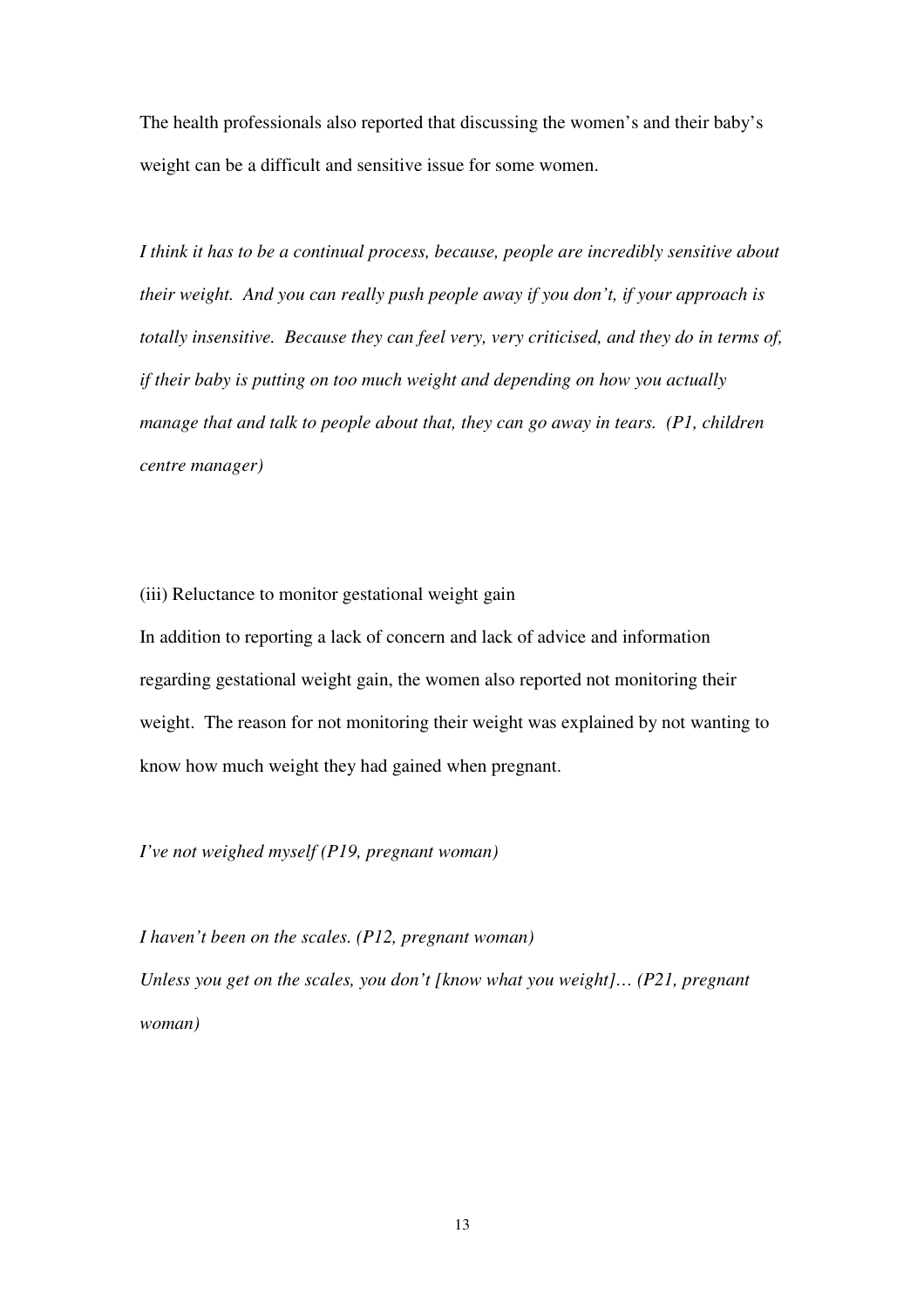Other pregnant women mentioned that even if they knew how much weight they had gained, they would still not know whether it was due to the pregnancy or simply excess fat.

*I thought I had last time [gained too much weight] but then I had a nine pound baby, so it was all baby… (P21, pregnant woman) I gained a lot of weight last time, but that was mainly water, I carried an awful lot of fluid when I was pregnant last time. (P20, pregnant woman)* 

The health professionals reported being well aware that the pregnant women do not want to be weighed.

*…the girls know we're not going to weigh them. I do sometimes say, "do you want to be weighed?" They go, "oh no," they have a fear of the scales. (P23, midwife)* 

*Oh yes, they say that in our surgery, they don't like to be weighed. (P5, health professional)* 

The health professionals reported that they used to weigh the pregnant women but no longer did so due to a change in guidelines, indicating that if they still weighed the pregnant women they could monitor their weight. The pregnant women acknowledged that if they were weighed regularly, it would be easier to ensure they did not gain too much weight.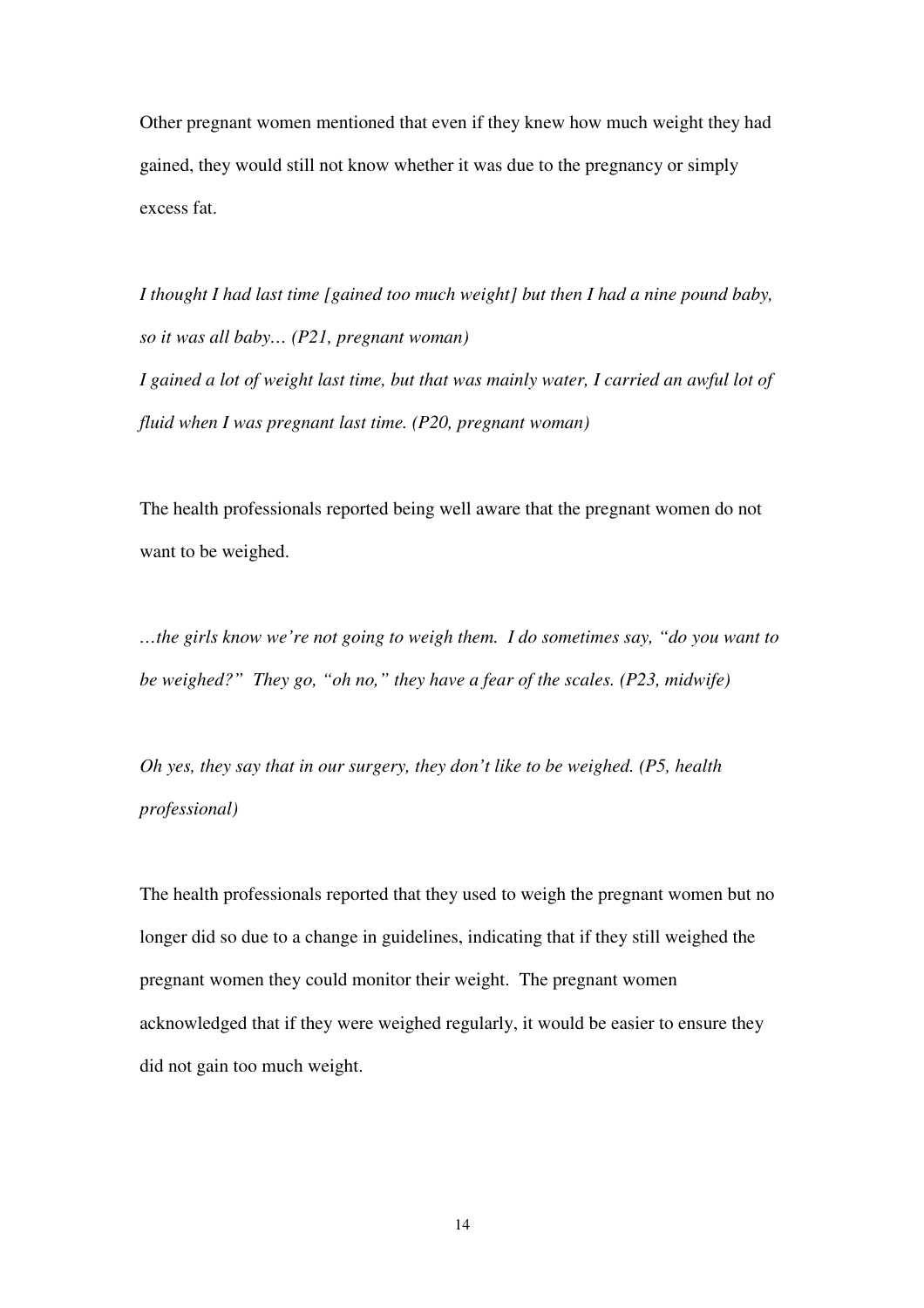*…because we used to weigh them every time so we kept an eye on it [the women's weight]. Now we don't, now that's our guidelines telling us not to do that, now I think that ought to come back in, because then if the girls do start to put a lot on I can say, look you're actually over the quota you should be, and then even if they reduce down for a week or so, which they would do. (P23, midwife)* 

*I think if you did get weighed on a regular basis you'd think, "oh my God, have I put that much on, I'd better cut down a bit now." (P18, pregnant woman)* 

(iv) Difficulty in losing weight post-natally

During the discussions regarding the pregnant women's views towards weight gain, some of the women reported assuming that they would lose weight after giving birth. Losing weight through breastfeeding was mentioned by several of the participants, although it was acknowledged that not all women lost weight this way and that this weight loss would end when breastfeeding ended. Some of the post-natal women reported losing weight when breastfeeding.

*Then you stop [breastfeeding] and put half a stone on in a week, it's wicked. (P19, pregnant woman) [Breastfeeding] It's like doing the Atkins diet! (P20, pregnant woman) I hate to differ with that one, but I breastfed her and I never lost nothing. (P22,* 

*pregnant woman)*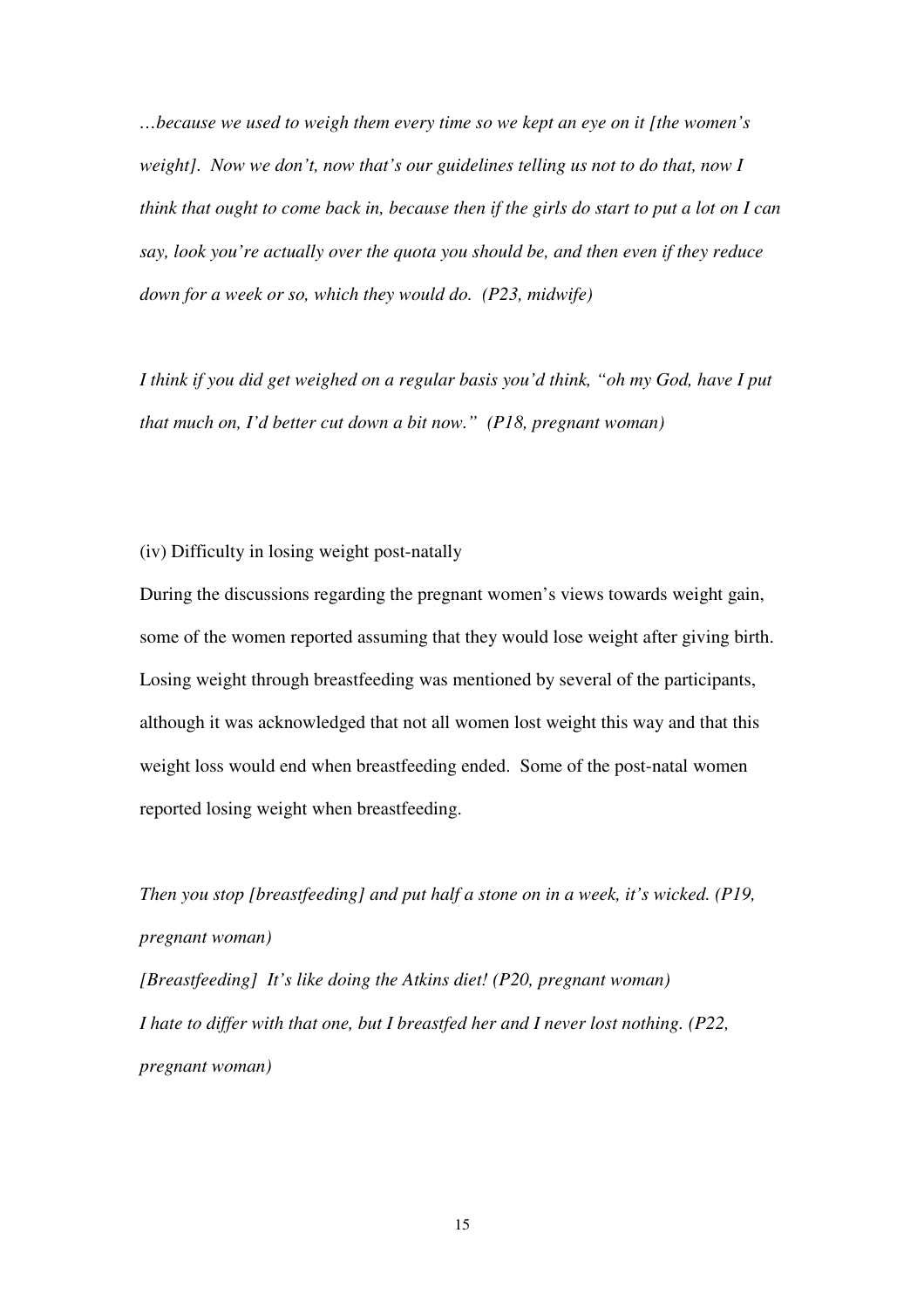*The first two weeks, I lost, by the second week I was back in the jeans I was in before I was pregnant. But as soon as I stopped breastfeeding, because he wasn't feeding properly and getting enough, I haven't seemed to lose any weight at all and it's just kind of stuck and I've plateaued a little bit out. (P32, post-natal woman)* 

Further, the health professionals stressed that the women would inevitably lose weight when breastfeeding their baby and could therefore eat more. This is not necessarily correct, as whilst breastfeeding can contribute to reducing post-natal weight, it is unlikely to be sufficient to counter the effects of high gestational weight gain [see 28].

*You can eat more pies if you breastfeed (P23, midwife)* 

*Well, if they're breastfeeding they're allowed to eat 500 more calories than they would normally because their bodies will lose the weight because they're breastfeeding (P2, health professional)* 

The post-natal women reported difficulty in losing their excess weight after giving birth. These women mentioned that they struggled with motivation and eating healthily as their new baby took all their time, again resulting in them not being able to lose weight.

*I think you initially lose some [weight], because that's them that you're losing, and then you just think, ah forget it. (P31, post-natal woman) Yeah, 'cos you don't get the time to eat healthy, like we're going back to the timescales, it's a matter of just grabbing what's in the fridge. If you've got a sausage*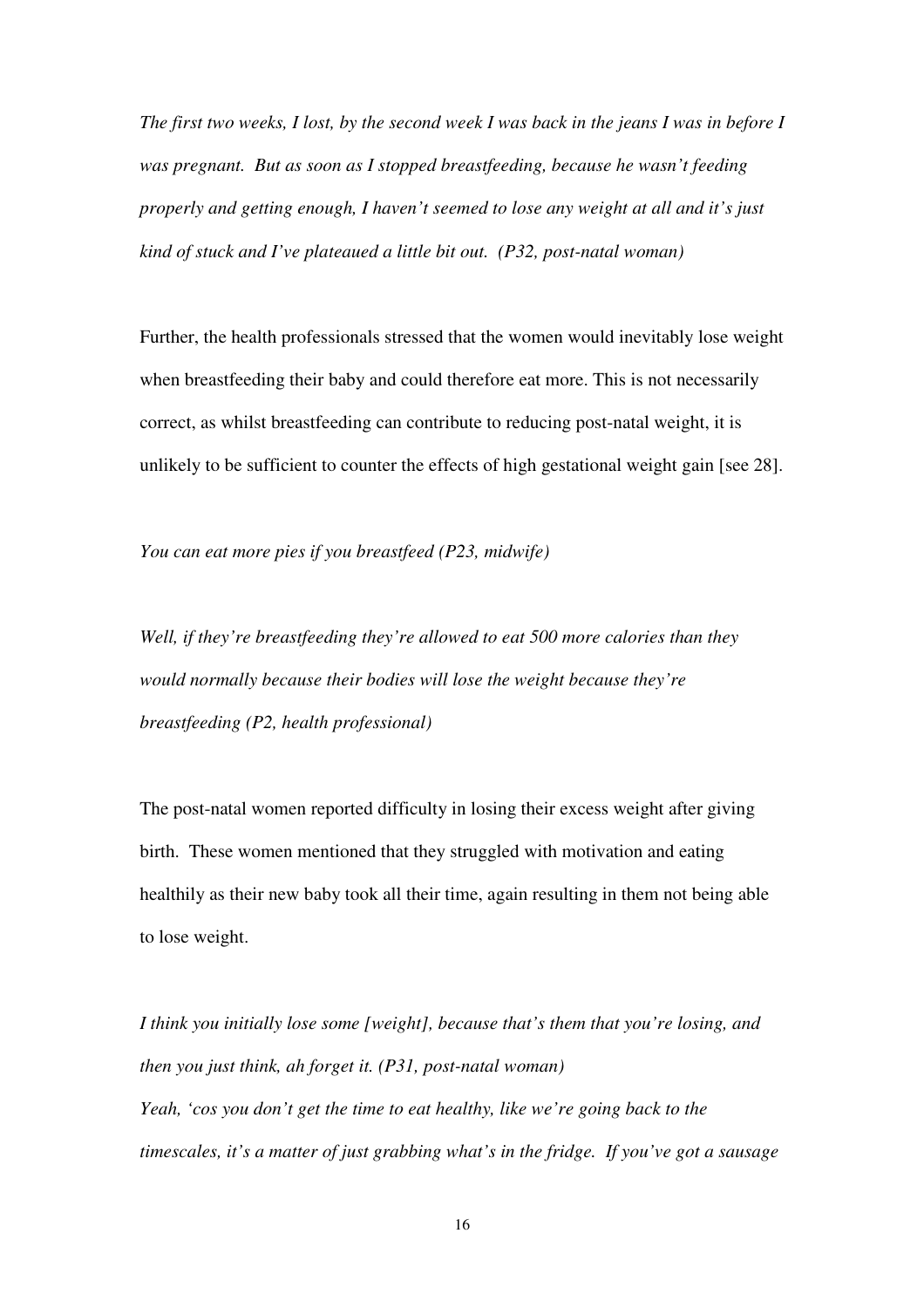*roll in the fridge, you think well that's quicker than putting a little salad together, I'll just take that out with me. If he's screaming and you're thinking I'm starving, you haven't got the time to sit there and think, right well, this is healthy, I'll make this, he can wait. It doesn't work like that. You have to attend to them and sort yourself out later. (P27, post-natal woman)* 

#### **Discussion**

The pregnant women in this study reported a lack of concern about gaining weight during pregnancy and received no advice from their midwife regarding this issue. Most women also reported not monitoring their weight and thus did not know how much weight they had gained during pregnancy, whilst some women acknowledged that being regularly weighed may help them manage their gestational weight gain better. Further, the women reported believing that if gestational weight was an important issue; their midwife would discuss it with them. Moreover, whilst some rpegnant women assumed they would lose weight post-natally with the help of breastfeeding, the post-natal women reported difficulties in losing weight after giving birth. The health professionals were aware that pregnant women do not want to be weighed and indicated that not weighing them makes it difficult to monitor their weight. The health professionals also reported that their knowledge and opportunity to give the women information about gestational weight gain was limited. Additionally, it was acknowledged that weight needs to be discussed sensitively.

This is the first qualitative study conducted with English women and health professionals that focuses on gestational weight gain. Previous literature derives mostly from USA where guidelines regarding gestational weight gain have been in place since 1990 [8], hence it is important to assess the views of women in England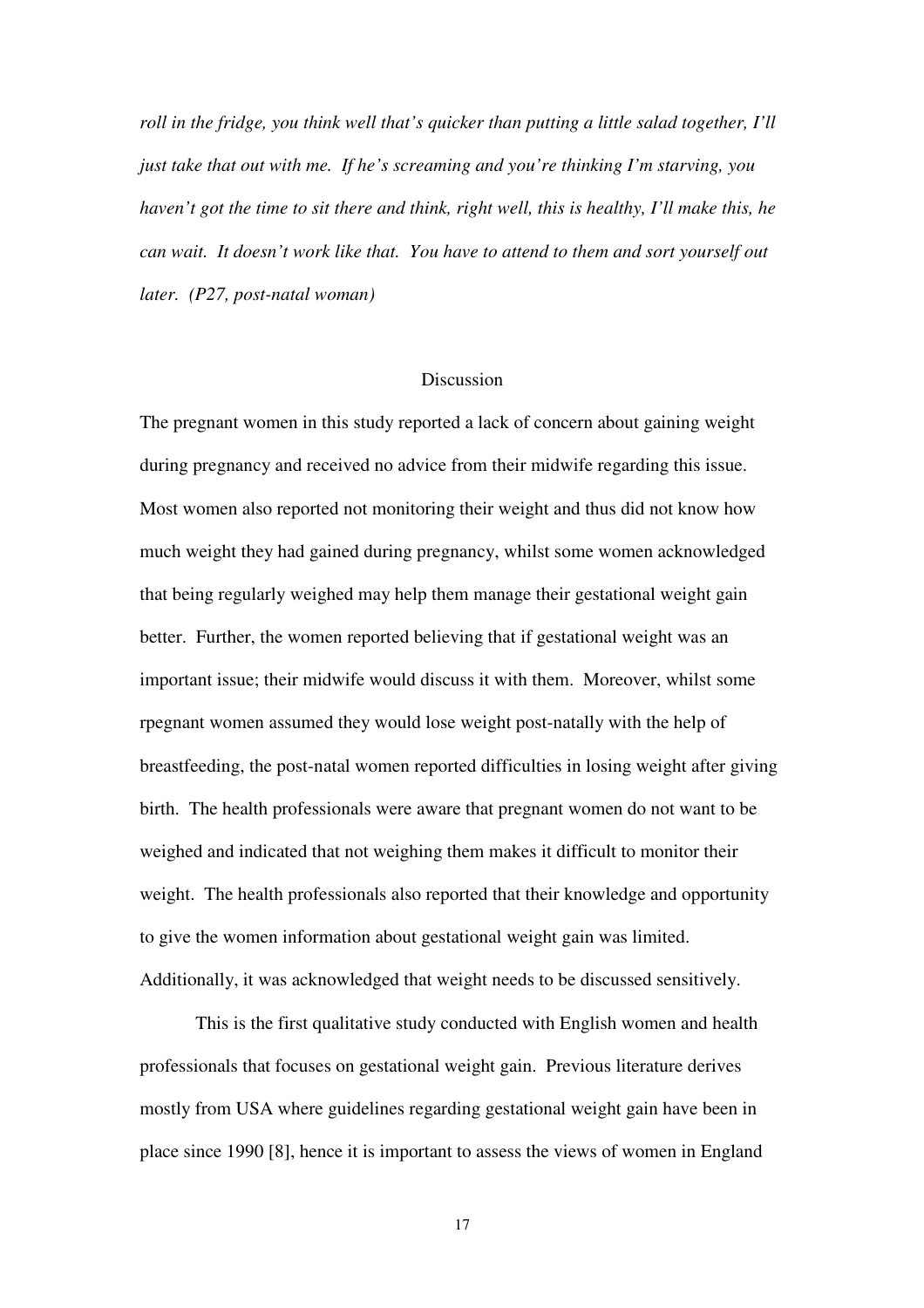where there are no national guidelines regarding what constitutes appropriate gestational weight gain [29]. In addition to eliciting the views of pre- and post-natal women, this study also elicited the views of a group of health professionals. This adds to the literature as commonly only women and not their health providers are interviewed [for example 20, 21] or alternatively only health professionals are interviewed [for example 16, 30]. Including health professionals as participants allowed a comparison of views regarding gestational weight gain and whether they were aware of the women's views regarding gestational weight gain. An additional strength of the sample used was that post-natal women provided retrospective accounts of their views regarding gestational weight gain during pregnancy and their current views after giving birth whilst pregnant women shared their current views.

 The present study recruited pregnant and postnatal women from three children's centres, thus the views presented in this study are those of women who attend these centres. It is acknowledged that not all pregnant or postnatal women attend children's centres, hence caution is needed when interpreting findings. Despite this, the participating women varied in parity, age and weight status and provided different points of view regarding weight management during and after pregnancy. One of the focus groups with prenatal women also included a midwife and it is possible that this may have influenced the women's reports. However, a close examination of the transcript of this focus group indicates that this is unlikely as the women reported not understanding the advice they had received regarding eating peanuts although the midwife in the focus group had provided them with this advice. Additionally, the transcript indicated how well informed a midwife can be of women's views of weight gain during pregnancy. The children's centre manager was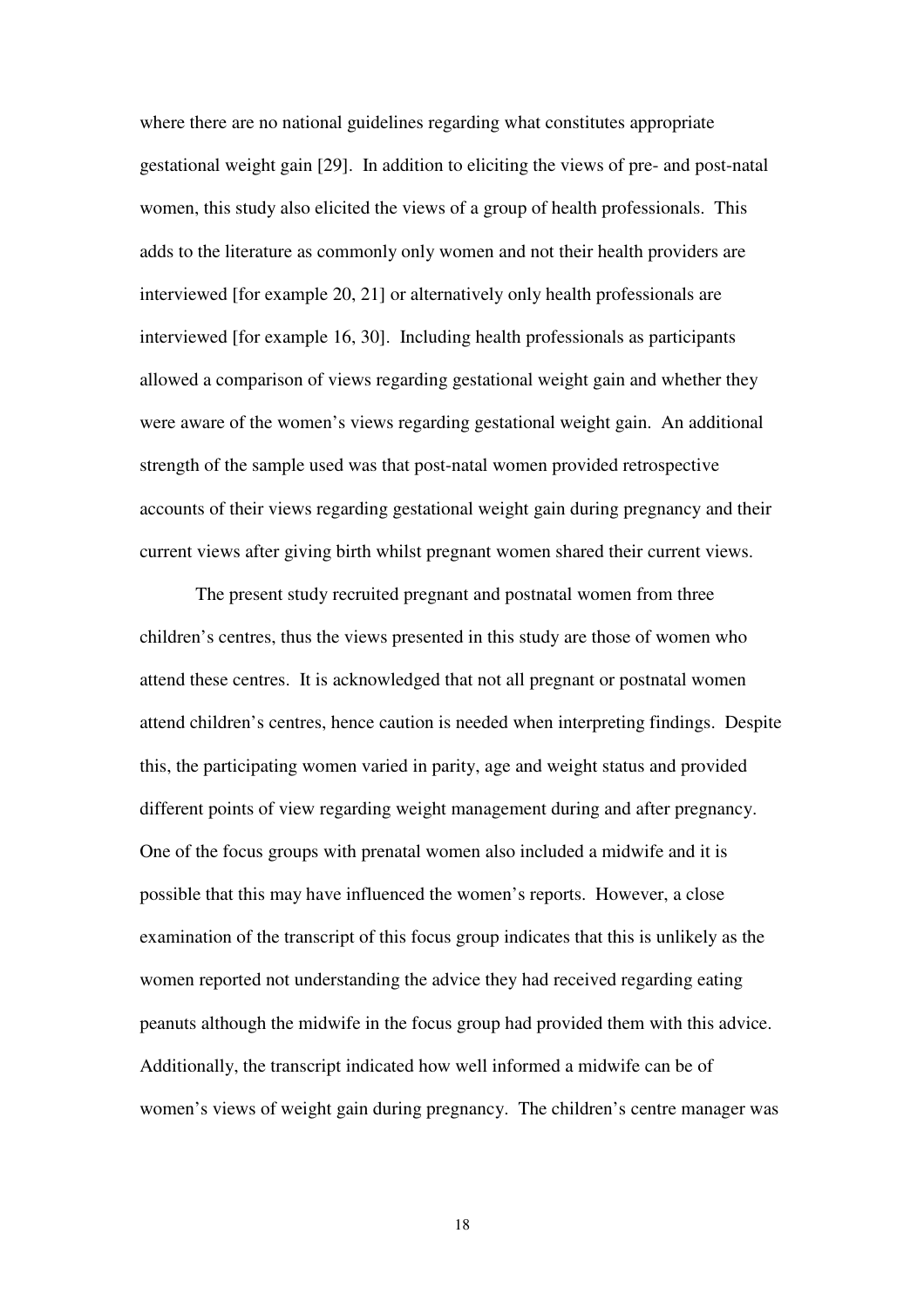also well informed about pregnant women's views regarding gestational weight gain and that discussing weight can be a very sensitive issue.

 Women have consistently been found to report that their weight does not matter so much when pregnant [20-22] and that they are more motivated to address their weight post-natally [20]. The current findings support these previous reports as well as showing that some women may not be concerned with their weight postnatally if they plan to have another baby. The women's lack of concern for their gestational weight gain is likely to be influenced by their lack of information from their midwife of why it is important to maintain a healthy weight in pregnancy. Whilst the Pregnancy Book briefly mentions gestational weight gain, it fails to provide any reasons for why keeping a healthy weight is important [15]. Findings from the current study, as well as past research [20-23, 31], clearly show that pregnant women need for more information regarding what constitutes a healthy gestational weight gain, the importance of it and how to maintain this weight.

 Researchers have argued that health professionals play a vital role in providing women with pregnancy related information [2, 16, 18], such as the importance of keeping a healthy weight in pregnancy, and the health professionals in this study agreed with this. Due to the set-up of the current maternity services however, the health professionals did not have enough time to discuss this information. This has previously been reported by English health professionals and is partly due to all the pregnancy related information midwives have to provide to women [30]. In this study, this lack of gestational weight gain information was interpreted by the pregnant women as gestational weight gain being unimportant.

 In addition to lack of time, the health professionals also reported a lack of knowledge regarding gestational weight gain. Importantly, the health professionals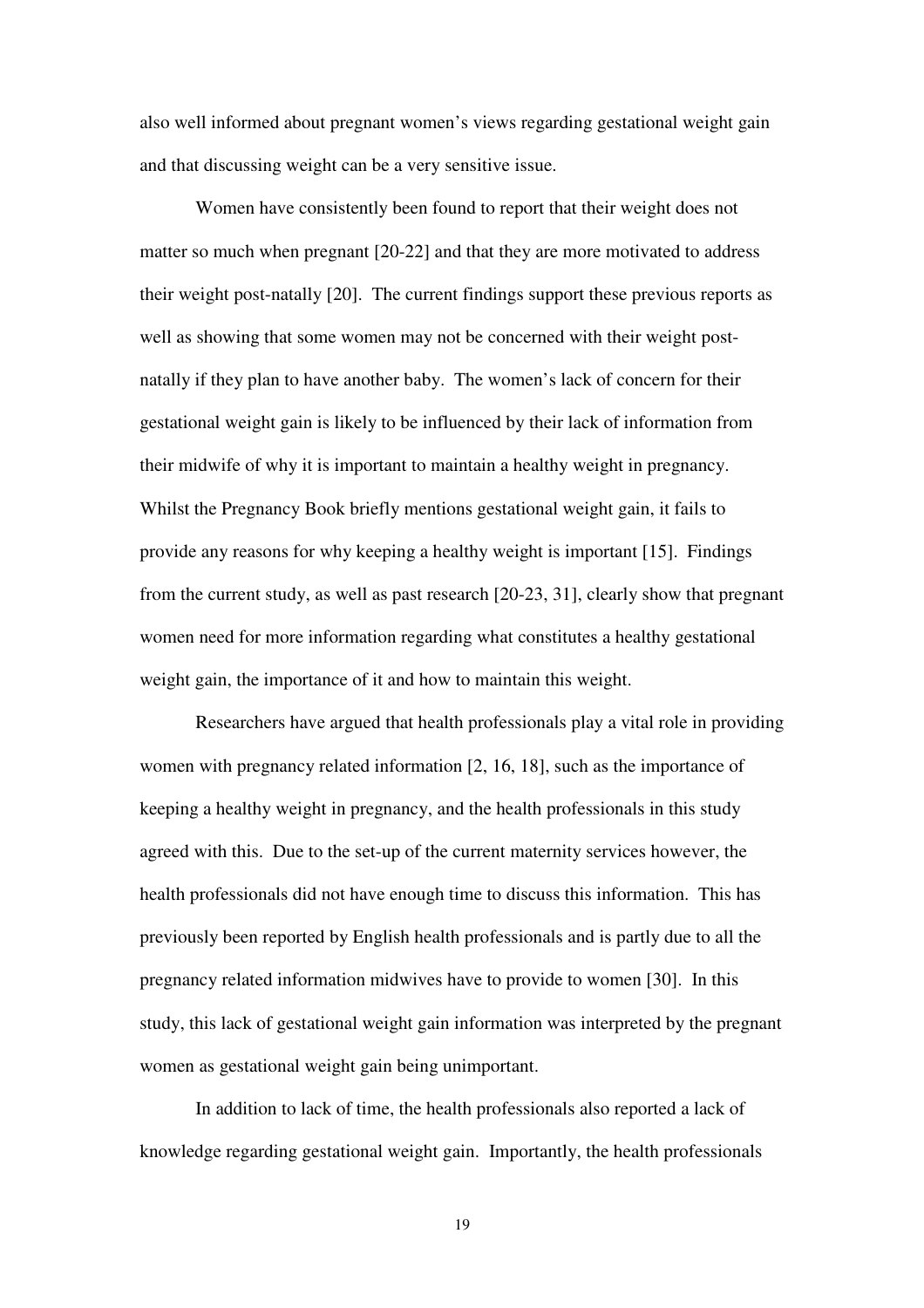reported that not knowing how much weight a woman should gain in pregnancy as well as not weighing the woman was a limitation of their care. In addition, some of the knowledge the health professionals passed onto the women were incorrect. For example, the health professionals argued that breastfeeding would aid weight loss. Whilst breastfeeding can contribute to reducing post-natal weight, it is unlikely to be sufficient to counter the effects of high gestational weight gain [28].

In addition to being given an opportunity to communicate gestational weight advice, health professionals must also feel confident that they can discuss weight with all women. This may be a difficult issue as women do not like to be told about the risks associated with excessive weight and pregnancy [16, 30]. It is thus reassuring that the health professionals in this study, in line with past research [16], were aware that weight issues may need to be discussed with great care. This may be especially important if the woman does not feel that she has any influence over her own weight or that weight is a temporary state [32]. Importantly, these findings support previous results from research conducted with health professionals in England [16] and Australia [33] concluding that training should be provided for health professionals regarding discussing weight gain and obesity in pregnancy.

Furthermore, it is important that health professionals can provide continuous weight management support and feedback throughout pregnancy and that the woman feels she is a part of the process by evaluating the advantages and disadvantages of changing her behaviour [19]. This tailoring of care and information may be especially important in regards to gestational weight gain, as both the Pregnancy Book, and the internet websites the participants reported visiting, only provide general advice. Moreover, it has recently been suggested that women's gestational weight gain should be monitored throughout pregnancy [2], and the health professionals in this study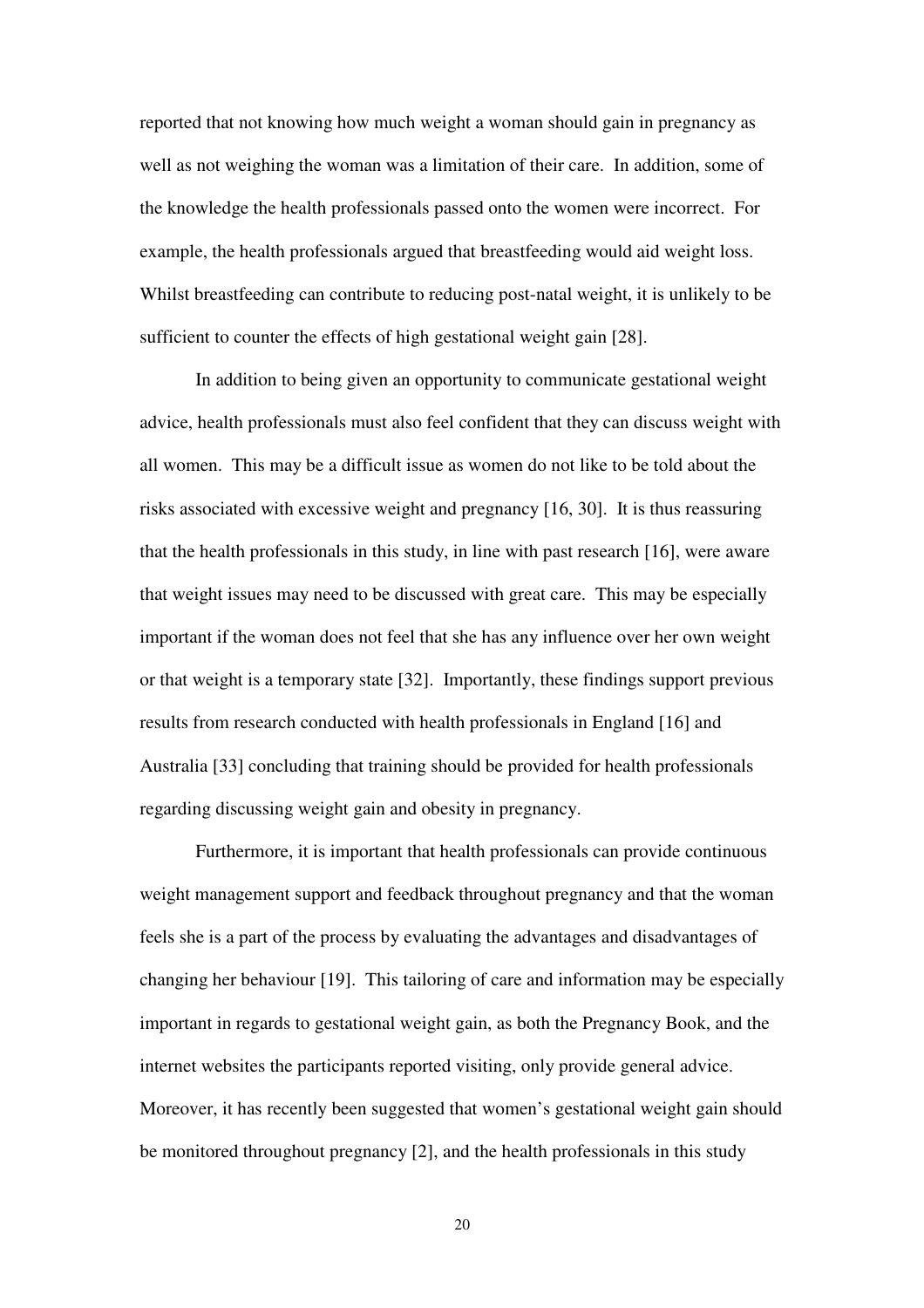agreed with this. Although this is against current practices and guidelines [29], the health professionals reported that it would be easier to discuss the women's weight if it was continuously monitored. This is in line with recent UK research which foundn that health professionals thought they should help women manage their weight during pregnancy [16]. Importantly, the women in this study agreed that being regularly weighed would help them monitor their weight in pregnancy.

#### Clinical implications

The possibilities for midwives to advise on a healthy lifestyle for pregnant women should not be underestimated [18] and women have reported that their midwife was the most appropriate person to provide support [20] and that they are very satisfied with receiving this support regarding gestational weight gain from their health care provider [19]. Our findings show that health professionals need to be supported, in terms of being given knowledge and opportunity, to provide women with the information and tools to achieve a healthy gestational weight gain. Further, these findings support current national UK guidelines which state that health professionals need to have the skills to advice on the health benefits of weight management and risk of being overweight or obese during pregnancy [29]. Thus training for midwives and other health professionals is needed regarding gestational weight gain to ensure that they are aware of the factors that may influence a woman's weight gain and that they can identify which women should receive what advice and additional care. This training should also include giving health professionals the skills to provide women with realistic and health-promoting advice regarding weight change when breastfeeding and weight loss post-natally and inform women that breastfeeding should not be relied on as a way of losing weight after pregnancy [34].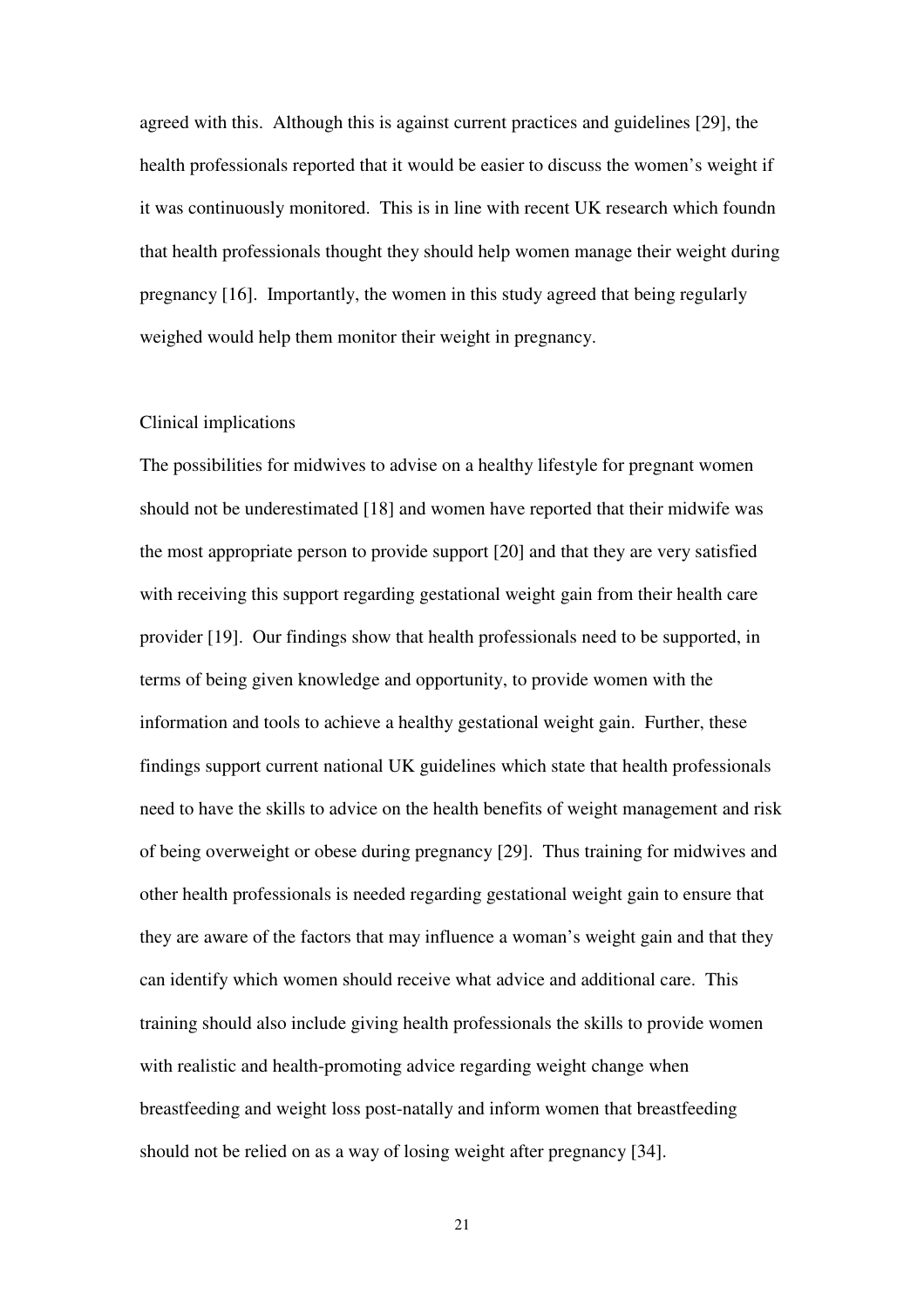When lacking information, women have been found to independently decide what weight gain is appropriate for them [24], often leading to excessive gestational weight gain [35]. Consequently women also need, in addition to information, consistent support regarding how to prevent unhealthy weight gain [36]. Furthermore, and crucially, there are currently no national guidelines for healthy gestational weight gain in the UK [29] and these are urgently needed [16, 37] to ensure health professionals know what information to discuss with women.

Crucially, midwives need to be able to tailor their care for the woman based on her needs [32]. Considering midwives do not have much time to do this; advice must be kept concise. Pregnant women have previously reported wanting individualised advice regarding weight [21] and not only does this seem better from a quality of care point of view, but a recent study found that women found individualised weight goals very motivating [19]. Thus, to conclude, future interventions targeting pregnant women's weight gain may in the first instance need to target midwives and other health professionals to ensure they have the knowledge, skills and opportunity to help women maintain a healthy weight in pregnancy. Furthermore, it is important for intervention success that pregnant women are motivated to keep a healthy weight in pregnancy [17, 19], and findings from this and other research [20] indicates that to increase women's motivation regarding keeping a healthy weight in pregnancy, the information given to women should include the benefits to their baby if they avoid excessive weight gain. It is important that health professionals realise how essential information on gestational weight gain is, and manage to integrate it into their discussion with women to avoid the 'information overload' women and health professionals mention both in this study and previous research [20]. This will make it difficult to motivate women to be healthy during pregnancy.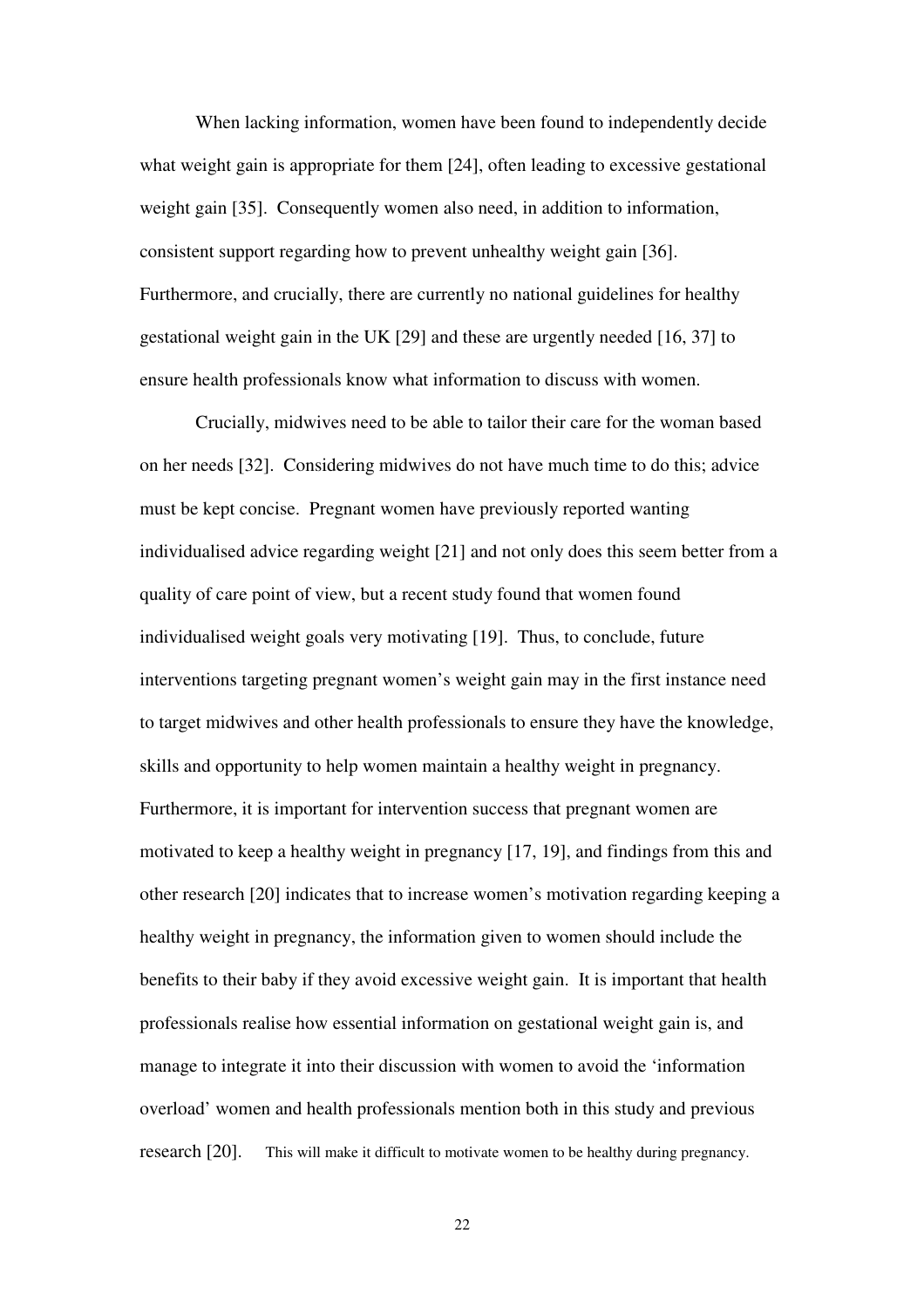Implications for intervention

## Conclusion

In sum we found that women lacked concern regarding their gestational weight gain. This is likely to be due to receiving inadequate information from their health professional regarding this issue. The health professionals in turn lack knowledge and opportunity regarding what to advise women regarding excessive gestational weight gain. By ensuring midwives and other health professionals have the knowledge, skills and opportunity to discuss weight with the women in their care, the women in turn may be more aware of the risks of inappropriate weight gain in pregnancy and be more motivated to maintain a healthy weight in pregnancy.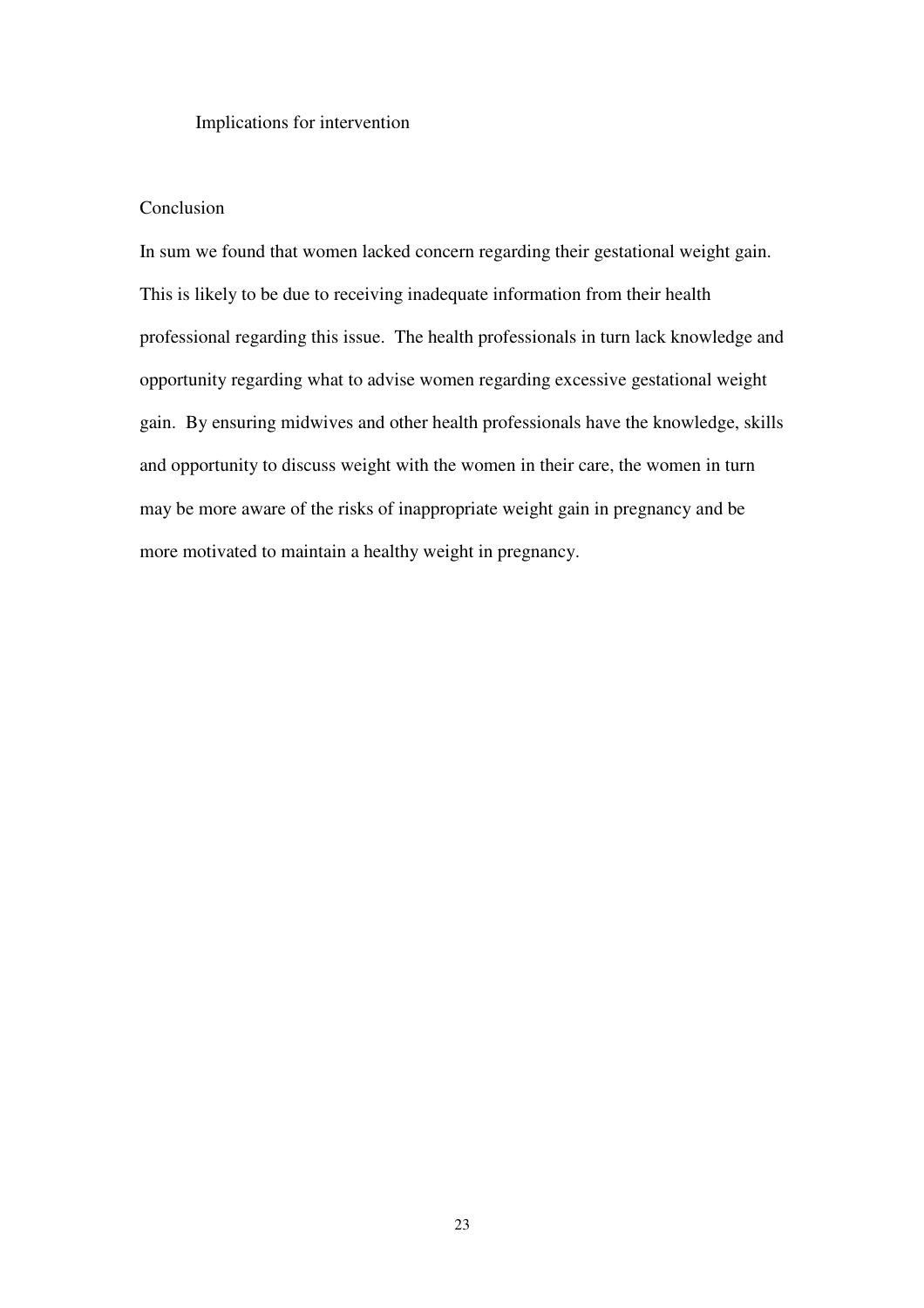Acknowledgements

We would like to thank Nuneaton and Bedworth Borough Council for funding this research and all participants for sharing their thoughts and experiences with us.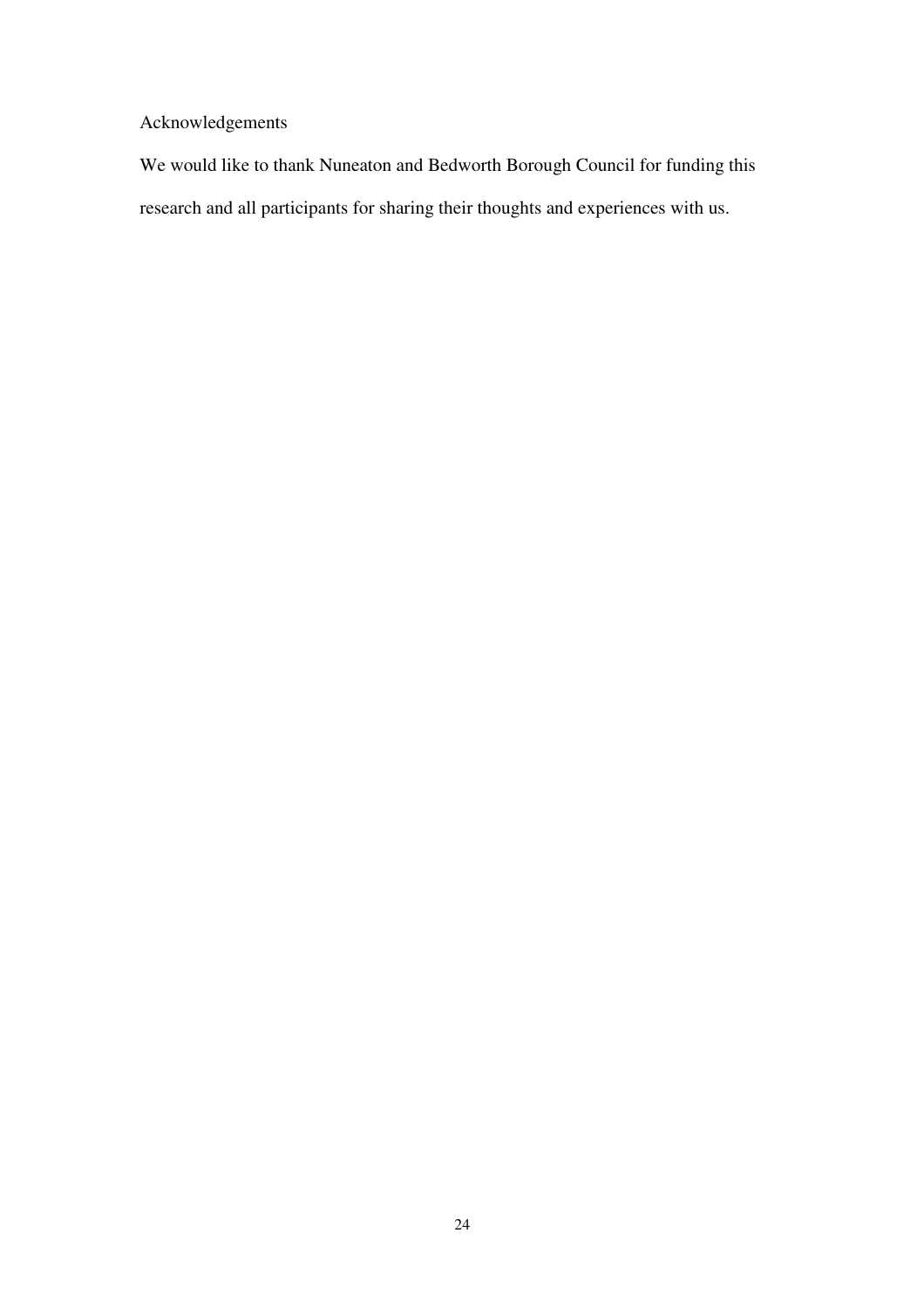References

[1] N. Heslehurst, J. Rankin, J.R. Wilkinson, C.D. Summerbell. A nationally representative study of maternal obesity in England, UK: trends in incidence and demographic inequalities in 619 323 births, 1989-2007. International Journal of Obesity. 34 (2010) 420-28.

[2] Y. Richens. Tackling maternal obesity: suggestions for midwives. British Journal of Midwifery 16 (2008) 14-19.

[3] E. Hemminki. Perinatal health in the Nordic countries -- Current challenges. Scand J Public Health. 37 (2009) 671-3.

[4] A.M. Siega-Riz, K.R. Evenson, N. Dole. Pregnancy-related weight gain--a link to obesity? Nutrition Reviews. 62 (2004) S105-11.

[5] E.P. Gunderson, B. Abrams, S. Selvin. The relative importance of gestational gain and maternal characteristics associated with the risk of becoming overweight after pregnancy. International Journal of Obesity. 24 (2000) 1660-8.

[6] B.A. Polley, R.R. Wing, C.J. Sims. Randomized controlled trial to prevent excessive weight gain in pregnant women. International Journal of Obesity. 26 (2002) 1494-502.

[7] L.O. Walker. Managing excessive weight gain during pregnancy and the postpartum period. Journal of Obstetric, Gynecologic, & Neonatal Nursing. 36 (2007) 490-500.

[8] K.M. Rasmussen, A.L. Yaktine. Weight gain during pregnancy: reexamining the guidelines. Washington, DC: National Academies of Science, 2009.

[9] M. Cedergren. Effects of gestational weight gain and body mass index on obstetric outcome in Sweden. International Journal of Gynaecology and Obstetrics. 93 (2006) 269-74.

[10] J.M. Crane, J. White, P. Murphy, L. Burrage, D. Hutchens. The effect of gestational weight gain by body mass index on maternal and neonatal outcomes. Journal of Obstetrics and Gynaecology Canada. 31 (2009) 28-35.

[11] M.F. Mottola, I. Giroux, R. Gratton, et al. Nutrition and exercise prevents excess weight gain in overweight pregnant women. Medicine & Science in Sports & Exercise. 42 (2010) 265-72.

[12] P.L. Rodrigues, L. Costa de Oliveira, A.D. Santos Brito, G. Kac. Determinant factors of insufficient and excessive gestational weight gain and maternal-child adverse outcomes. Nutrition. 26 (2010) 617-23.

[13] L. Chasan-Taber, M.D. Schmidt, P. Pekow, B. Sternfeld, C.G. Solomon, G. Markenson. Predictors of excessive and inadequate gestational weight gain in Hispanic women. Obesity. 16 (2008) 1657-66.

[14] P.E. Clarke, H. Gross. Women's behaviour, beliefs and information sources about physical exercise in pregnancy. Midwifery. 20 (2004) 133-41.

[15] NHS. Pregnancy book. London: Department of Health, 2009.

[16] N. Heslehurst, H. Moore, J. Rankin, L.J. Ells, J.R. Wilkinson, C.D. Summberbell. How can maternity services be developed to effectively address maternal obesity? A qualitative study. Midwifery. (2010) doi:10.1016/j.midw.2010.01.007.

[17] A.K. Kuhlmann, P.M. Dietz, C. Galavotti, L.J. England. Weight-management interventions for pregnant or postpartum women. American Journal of Preventive Medicine. 34 (2008) 523-8.

[18] D. Bick. Addressing the obesity epidemic: time for the maternity services to act now but what strategies should we use? Midwifery. 25 (2009) 337-38.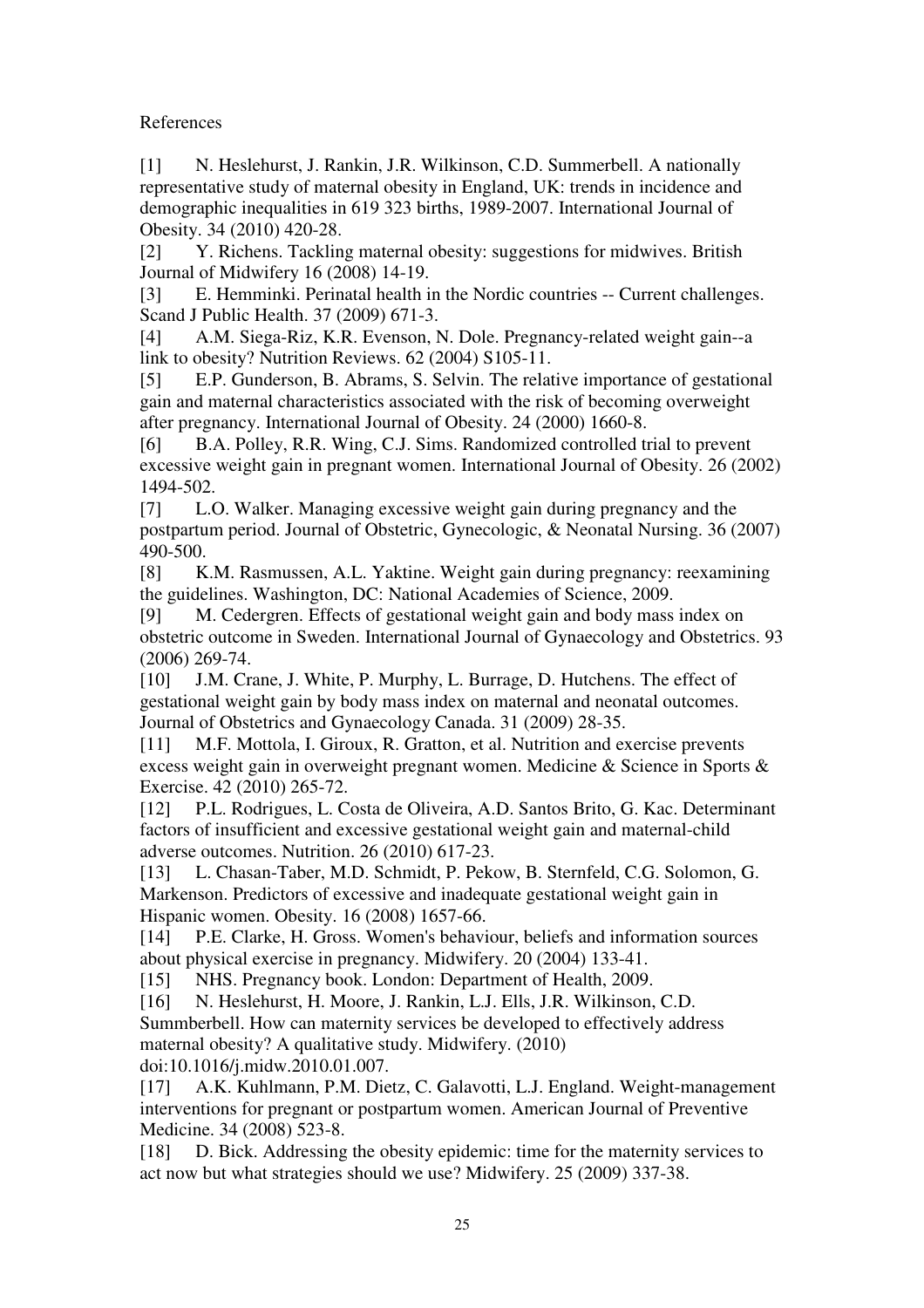[19] I.-M. Claesson, A. Josefsson, M. Cedergren, et al. Consumer satisfaction with a weight-gain intervention programme for obese pregnant women. Midwifery. 24 (2008) 163-67.

[20] Z. Weir, J. Bush, S. Robson, C. McParlin, J. Rankin, R. Bell. Physical activity in pregnancy: a qualitative study of the beliefs of overweight and obese pregnant women. BMC Pregnancy and Childbirth. 10 (2010) 18.

[21] A. Tovar, L. Chasan-Taber, O.I. Bermudez, R.R. Hyatt, A. Must. Knowledge, attitudes, and beliefs regarding weight gain during pregnancy among Hispanic women. Maternal and Child Health Journal. (2009) DOI 10.1007/s10995-009-0524-8.

[22] J. Huberty, J. Meendering, M. Balluff, S. Schram, S. Roberts, M. Mason. Healthy weight in young perinatal women: exploring beliefs. Maternal and Child Health Journal. (2009) DOI 10.1007/s10995-009-0537-3.

[23] P.L. Thornton, E.C. Kieffer, Y. Salabarria-Pena, et al. Weight, diet, and physical activity-related beliefs and practices among pregnant and postpartum Latino women: the role of social support. Maternal and Child Health Journal. 10 (2006) 95- 104.

[24] R. Wiles. The views of women of above average weight about appropriate weight gain in pregnancy. Midwifery. 14 (1998) 254-60.

[25] E.K. Olander, L. Atkinson, J. Edmunds, D.P. French. Promoting healthy eating in pregnancy: What kind of support do women want? (In preparation).

[26] D.L. Morgan. Qualitative Content Analysis: A Guide to Paths Not Taken. Qualitative Health Research. 3 (1993) 112.

[27] V. Braun, V. Clarke. Using thematic analysis in psychology. Qualitative Research in Psychology. 3 (2006) 77-101.

[28] J.L. Baker, M. Gamborg, B.L. Heitmann, L. Lissner, T.I.A. Sorensen, K.M. Rasmussen. Breastfeeding reduces postpartum weight retention. American Journal of Clinical Nutrition. 88 (2008) 1543-51.

[29] National Institute for Health and Clinical Excellence. NICE public health guidance 27: Dietary interventions and physical activity interventions for weight management before, during and after pregnancy. (2010) National Institute for Health and Clinical Excellence. London.

[30] N. Heslehurst, R. Lang, J. Rankin, J.R. Wilkinson, C.D. Summerbell. Obesity in pregnancy: a study of the impact of maternal obesity on NHS maternity services. BJOG. 114 (2007) 334-42.

[31] C.M. Olson, M.S. Strawderman. Modifiable behavioral factors in a biopsychosocial model predict inadequate and excessive gestational weight gain. Journal of the American Dietetic Association. 103 (2003) 48-54.

[32] V.M.K. Nyman, Å.K. Prebensen, G.E.M. Flensner. Obese women's experiences of encounters with midwives and physicians during pregnancy and childbirth. Midwifery. 26 (2010) 424-29.

[33] V.A. Schmied, M. Duff, H.G. Dahlen, A.E. Mills, G.S. Kolt. 'Not waving but drowning': a study of the experiences and concerns of midwives and other health professionals caring for obese childbearing women. Midwifery. (2010) doi:10.1016/j.midw.2010.02.010

[34] L.N. Haiek, M.S. Kramer, A. Ciampi, R. Tirado. Postpartum weight loss and infant feeding. Journal of the American Board of Family Practice. 14 (2001) 85-94. [35] I.M. Strychar, C. Chabot, F. Champagne, et al. Psychosocial and lifestyle factors associated with insufficient and excessive maternal weight gain during pregnancy. Journal of the American Dietetic Association. 100 (2000) 353-6.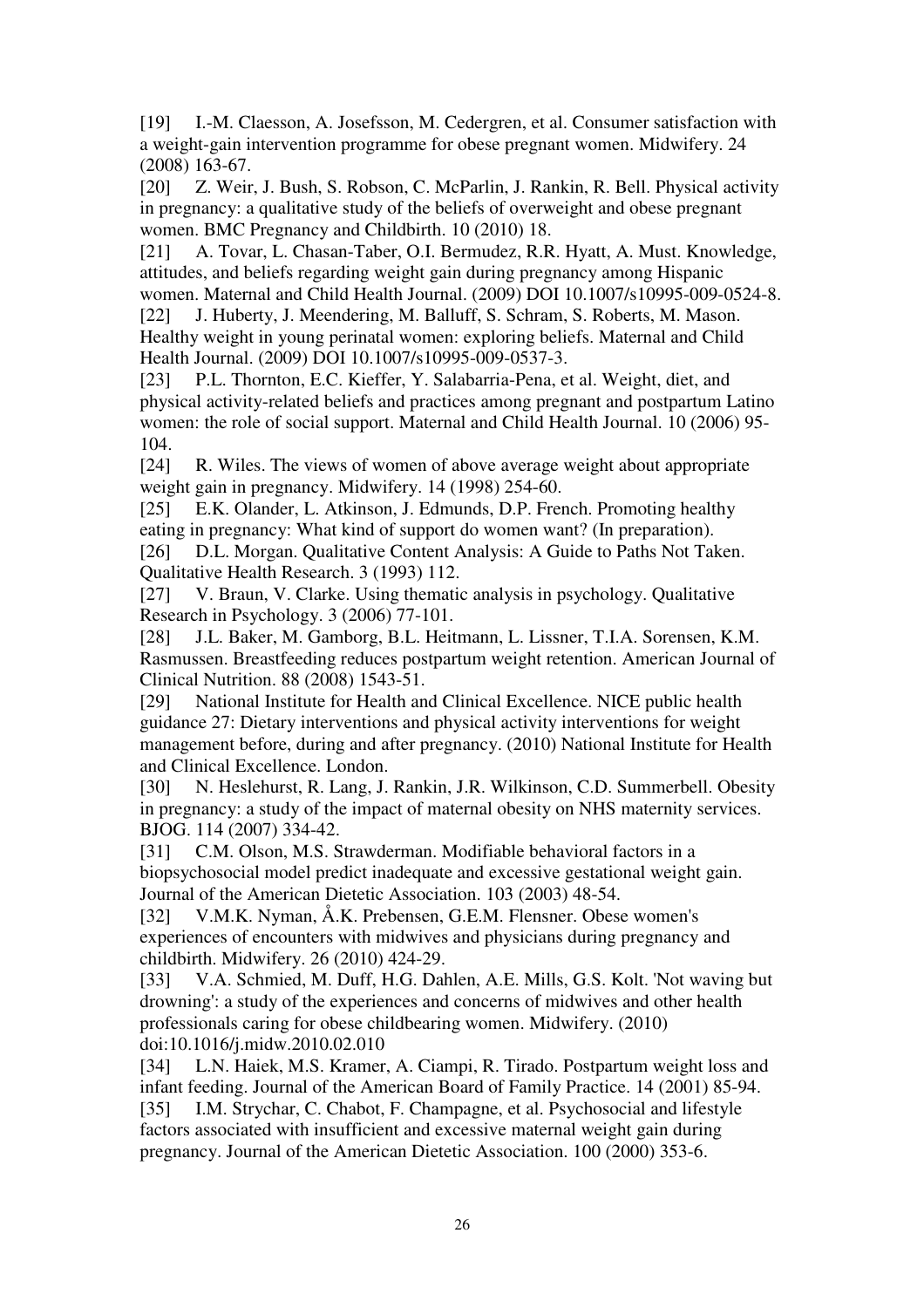[36] M.E. Cogswell, K.S. Scanlon, S.B. Fein, L.A. Schieve. Medically advised, mother's personal target, and actual weight gain during pregnancy. Obstetrics and Gynecology. 94 (1999) 616-22.<br>[37] K.J. Fitzsimons, J. Mode

K.J. Fitzsimons, J. Modder. Setting maternity care standards for women with obesity in pregnancy. Seminars in Fetal and Neonatal Medicine. 15 (2010) 100-07.